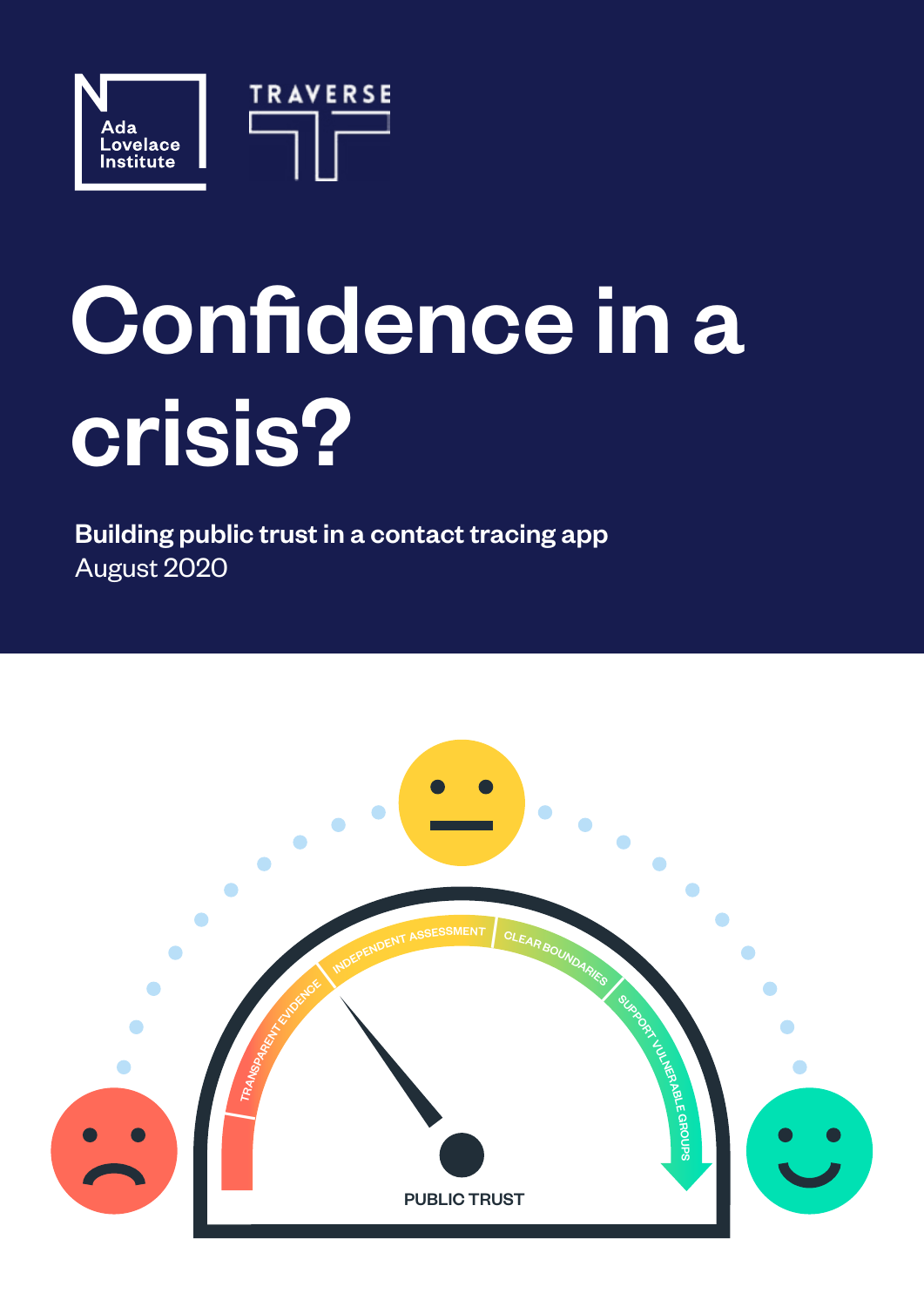### **Contents**

- 3 [Executive summary](#page-2-0)
- 8 [Introduction](#page-7-0)
- 10 [W](#page-9-0)hat would build public confidence in the use of COVID-19 exit strategy technologies?
- 11 1 Provide the public with a transparent evidence base
- 14 2 Offer independent review and assessment of the technology
- 16 3 Clarify boundaries on data use, rights and responsibilities
- 19 4 Proactively address the needs of, and risks relating to, vulnerable groups
- 22 Conclusion: the value of citizen science
- 24 Acknowledgements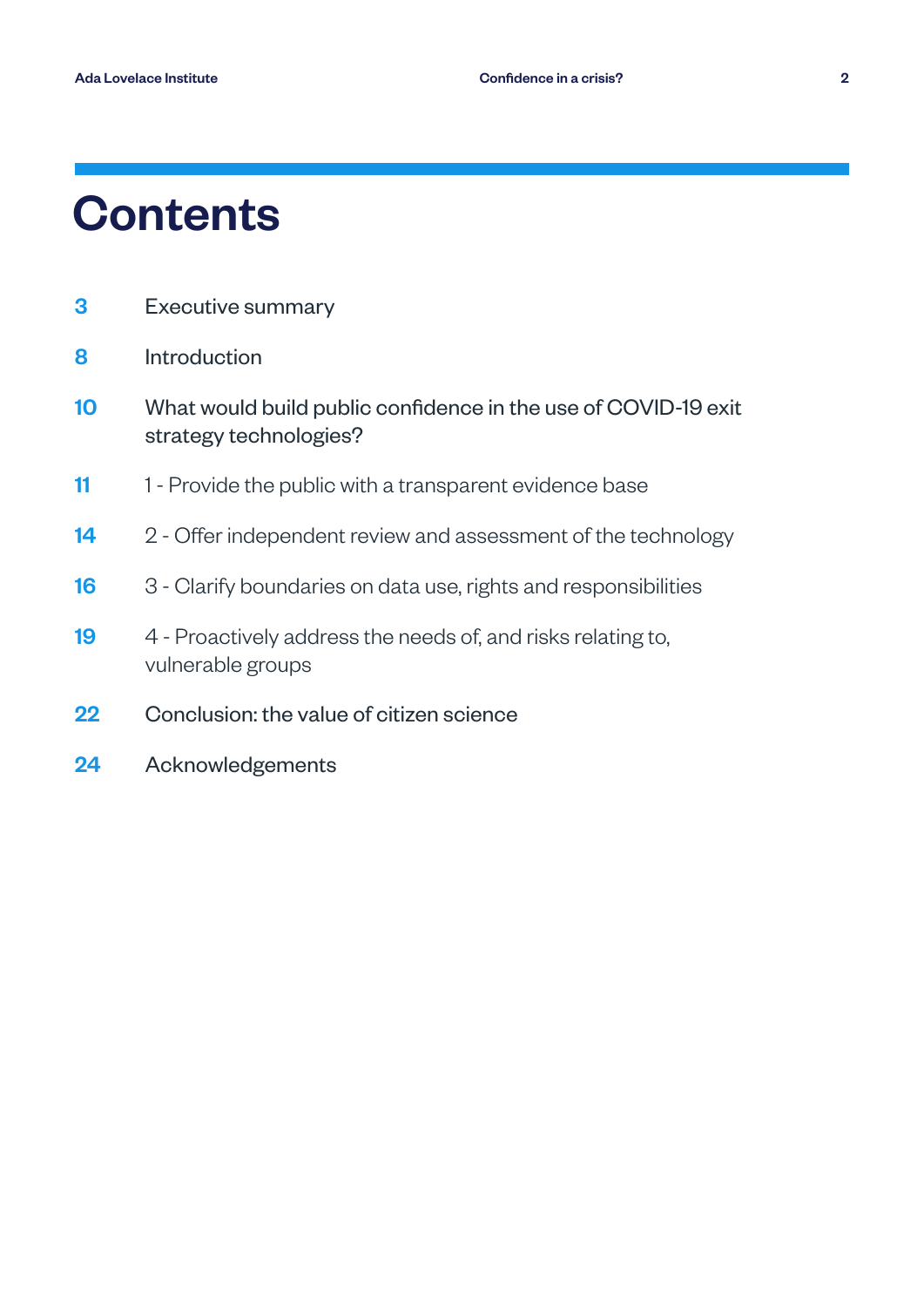### <span id="page-2-0"></span>Executive summary

In May 2020, the Ada Lovelace Institute, Traverse, Involve and Bang the Table convened a rapid online discussion with 28 members of the public – the 'Lockdown Debate' – to explore attitudes to the use of COVID-19 related technologies for transitioning out of lockdown.

The project was deliberative, bringing together participants from a range of backgrounds. It provided participants with a space to discuss and understand different viewpoints, to learn about the subject matter and reflect on a variety of views as they formed their own opinions.

The core question posed to the cohort was:

### 'Under what circumstances do citizens think that technological solutions like the COVID-19 contact tracing app are appropriate?'

Over three weeks the participants assessed the evidence, debated and deliberated on the requirements that would make a Government contact tracing app trusted and justified. Views evolved alongside the changing picture of the spread of the pandemic and the Government response.

The deliberation took place at a unique moment – opening as the Government announced the trial of contact tracing app on the Isle of Wight, running across the 'Barnard Castle' visit, and concluding as the death of George Floyd sparked global protests against racial injustice and evidence emerged of the disproportionate impact of the virus on Black, Asian and minority ethnic communities.

Yet the four strong steers from this mini public on how to build COVID-19 technologies with legitimacy, listed on the following page, remain pertinent to current concerns.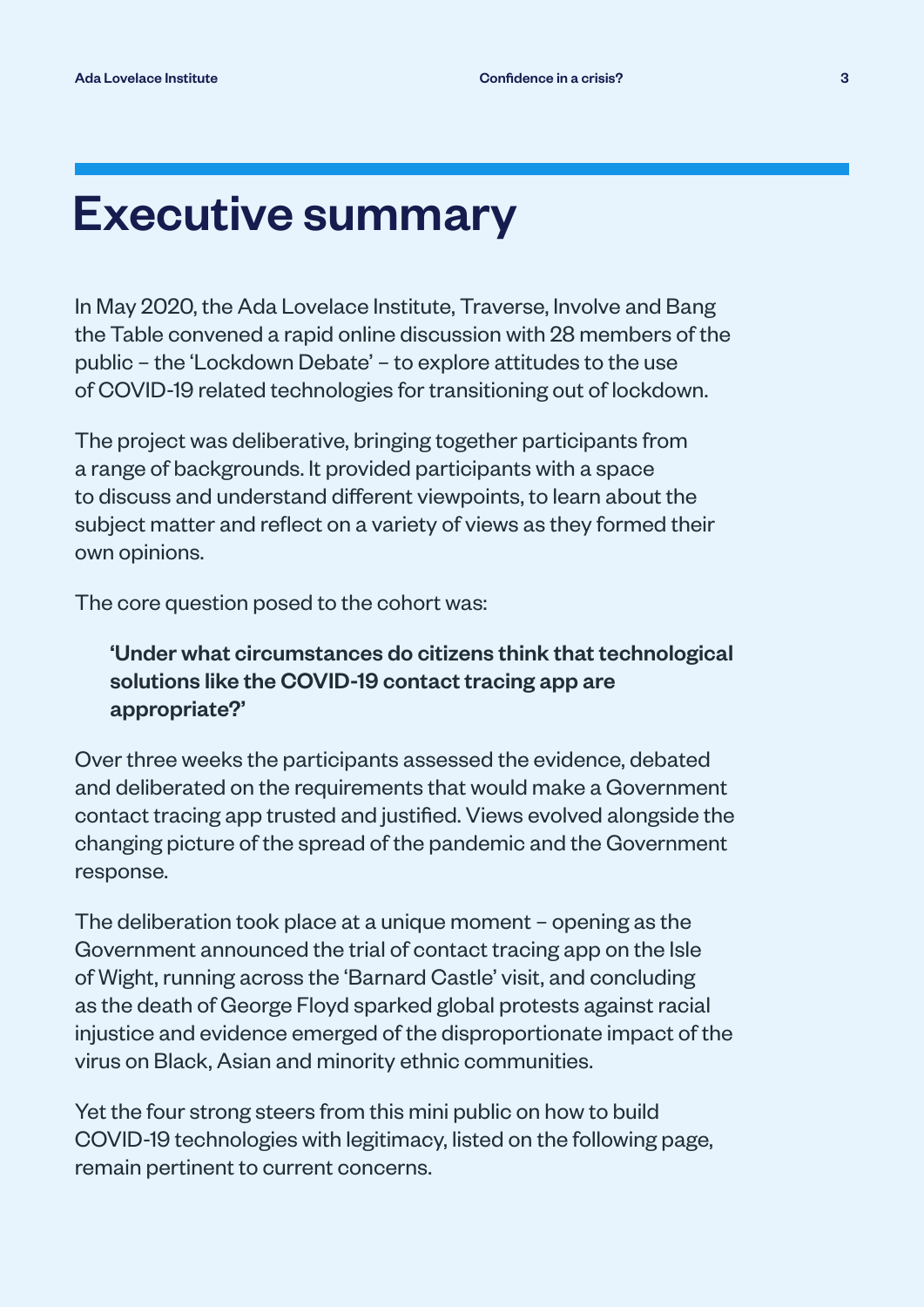### 1

Provide the public with a transparent evidence base. A lack of transparency, particularly the limited information about the first Isle of Wight trial, generated suspicion and distrust. The public would like to see clear and accessible evidence on whether technologies are effective, and under what conditions. People want to have confidence that lives would be saved and expect easily accessible information about aspects like the evolving health context or relationships with commercial providers.

### 2

Offer independent assessment and review of the technology. The question of who is making judgements is important to the public, and trust in decision-makers can be fragile. Trust can be strengthened with the inclusion of independent reviewers, assessors and evaluators to shape the development of the technology.

## 3

Clarify boundaries on data use, rights and responsibilities. Wanting independent oversight doesn't negate the desire for clarity on users' data rights. It must be easy to know and clearly justify what data would be held, by whom, for what purpose, and for how long.

### 4

Proactively address the needs of, and risks relating to, vulnerable groups.

Support must be built in for people who may have additional vulnerabilities or be rendered vulnerable as a result of the pandemic. A public health technology must enable equal access and equal distribution of benefits; protect against the surveillance, or profiling of, different demographic groups; and ensure that new tools like immunity certificates do not become a gateway to privileges.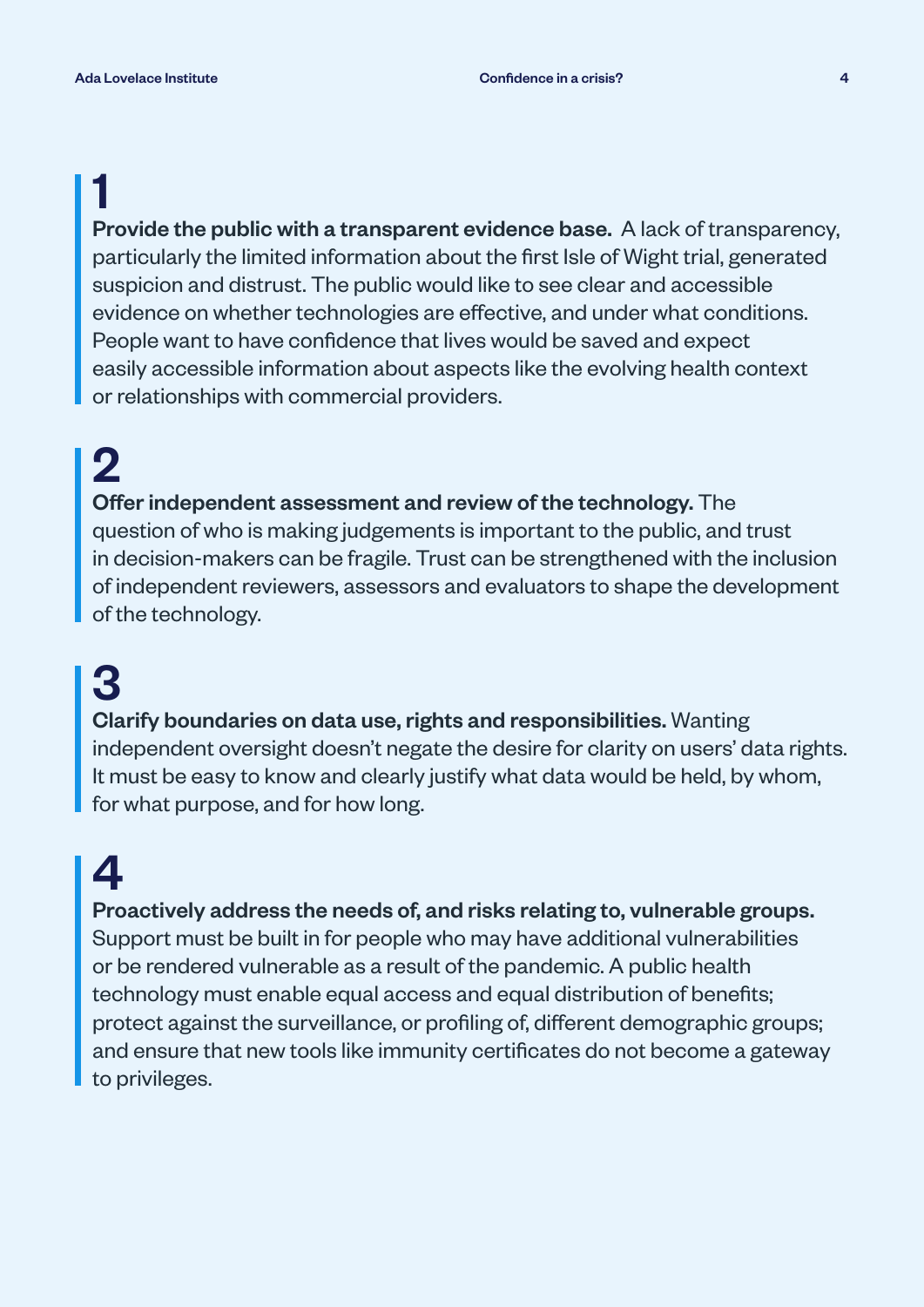We publish these findings at a crucial junction for the next iteration of the NHS contact tracing app, as the Government begins the next pilot of the app.<sup>1</sup> Since the conclusion of this period of deliberation, the Government's technical approach has shifted – namely the decision to discontinue the original centralised NHSX app in favour of an app developed using Google and Apple's 'decentralised' exposure notification API. While this overcomes some technical issues, particularly registering iPhones that have the app running in the background, it also complicates the ability to accurately measure distance – a key issue that the NHSX team has been working on and will be testing in the pilot. $2$ 

The function of the app is also evolving, with the Government more firmly integrating the app into the Test and Trace programme, and including in the first pilot features such as the ability to warn of local risk levels, scan QR (quick response) codes at venues people visit and order tests. Future versions may allow people to enter personal information to create an individual risk score, which could combine personal information with the Bluetooth measures of proximity.3

Whatever functionality is adopted, the effectiveness of a contact tracing app, or other technologies, relies on mass adoption. This will require public trust and buy in for the decisions made around the app, and the system it is part of. Having already had one false start, it's important the next phase is done carefully and thoughtfully. Ignoring the public and getting this next stage wrong may do greater damage than one failed app. It risks undermining trust in the public health strategy and the Government's management of the crisis.

<sup>1</sup> Department of Health & Social Care (2020) *Breaking chains of COVID-19 transmission to help people return to more normal lives: developing the NHS Test and Trace service*, GOV.UK. Available at: https://www.gov.uk/government/ publications/developing-nhs-test-and-trace-business-plan/breaking-chains-of-covid-19-transmission-to-help-peoplereturn-to-more-normal-lives-developing-the-nhs-test-and-trace-service (Accessed: 12 August 2020).

<sup>2</sup> Kelion, L. (2020) 'UK virus-tracing app switches to Apple-Google model', *BBC News*, 18 June. Available at: https://www. bbc.com/news/technology-53095336 (Accessed: 12 August 2020).

<sup>3</sup> Department of Health & Social Care (2020) *The NHS Test and Trace App (early adopter trial, August 2020): data protection impact assessment*, GOV.UK. Available at: https://www.gov.uk/government/publications/nhs-test-andtrace-app-privacy-information/the-nhs-test-and-trace-app-early-adopter-trial-august-2020-data-protection-impactassessment (Accessed: 14 August 2020).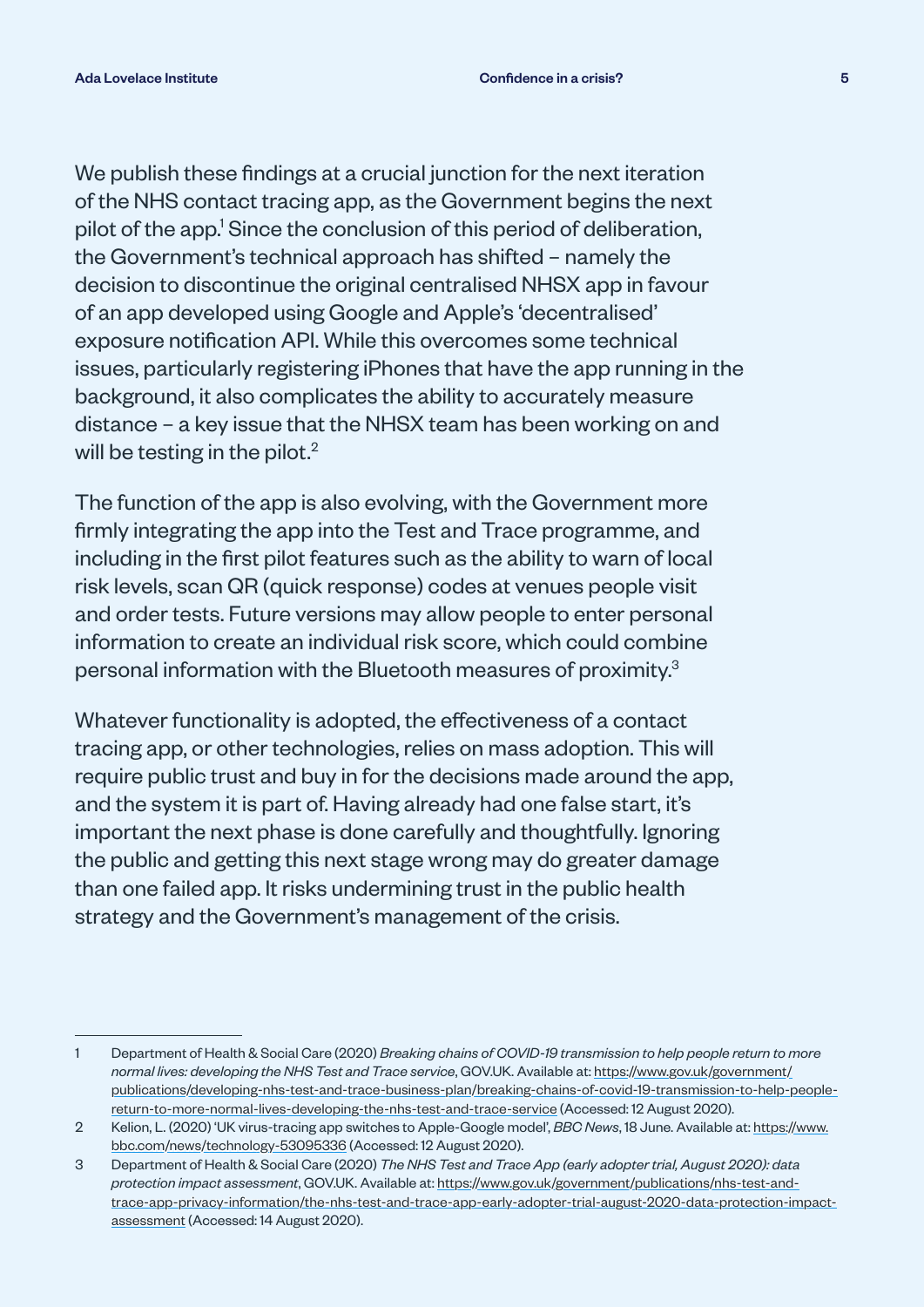#### I don't understand how the population is going to download and trust an app when they don't even listen or trust the government and adhere to the rules of lockdown? Project participant

At this crucial moment pre-roll out, drawing from the findings of this deliberation, as well as supporting research, we have developed a checklist for the Government, policymakers and tech developers grappling with this tricky next phase, which will help design and deliver COVID-19 technologies with public legitimacy built in.

#### Provide the public with a transparent evidence base

- 1. Articulate the purpose of any technology. If the technology is for public health, ensure public health experts have defined its purpose. Clearly communicate that purpose and protect against scope creep or add-ons.
- 2. Publish the evidence that the technology achieves its stated purpose. Outline the evidence (or research underway) and measures of success used to assess whether it is achieving that purpose. Ensure trials are not limited to technical accuracy or usability, but include impacts on social behaviour and health outcomes. Undertake and publish ongoing monitoring of the value of any app, for example by surveying those requesting tests as the result of an app alert, as opposed to manual contact tracing measures or due to exhibiting symptoms.
- 3. Publish more and publish sooner. Transparency should be the default setting for any information that is being collected. Be upfront and forthcoming about the app, from data and design choices to third-party agreements. Publish key documents like Data Protection Impact Assessments (DPIAs). Be open about uptake numbers and local figures where possible. Limited or drip-fed information breeds mistrust, which may be unfounded and is hard to unpick.

#### Offer independent assessment and review of the technology

- 4. Set up an independent Group of Advisors on Technology in Emergencies (GATE) with the remit to examine the evidence base for their use, assess and advise on their likely impact, weigh the social issues raised by the technologies and conduct a balanced costbenefit analysis.
- 5. Reinstall an Ethics Board with a wide remit and diverse voices. Ensure it has 'teeth' to shape, stop or critique roll out, and a wide remit including efficacy, value and data practices.

#### Clarify boundaries on data use, rights and responsibilities

- **6. Empower users.** Give users the right to know (and reject) the groups they've been categorised into and offer avenues for individuals to challenge incorrect data or erroneous outcomes and seek redress.
- 7. Outline data practices upfront. Data practices must be clearly communicated, justified and minimised. Put in place measures to enable data deletion and clearly state terms of retention of data and reasons for them.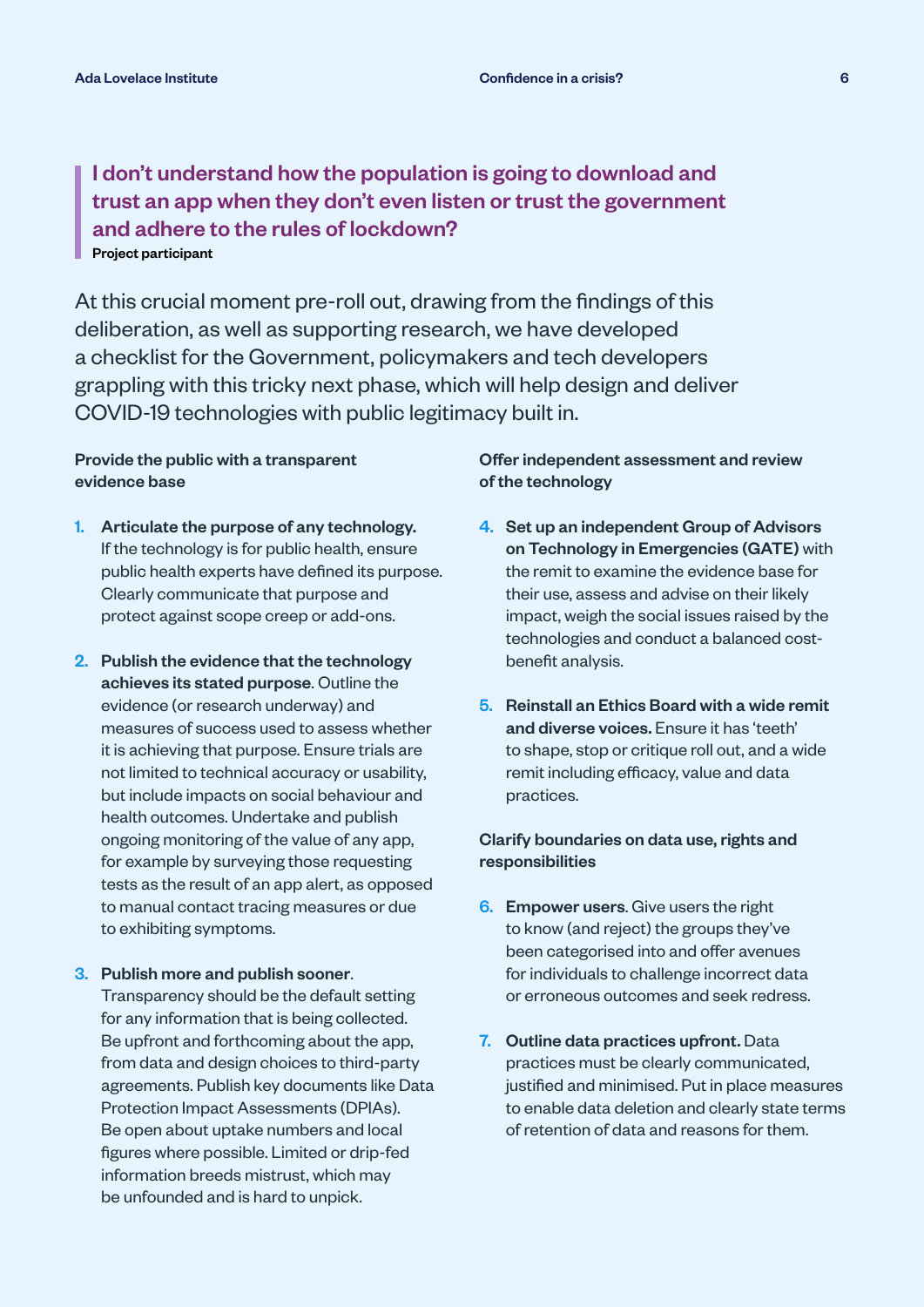Proactively address the needs of, and risks relating to, vulnerable groups

- 8. Acknowledge and address potential social risks, particularly to the most vulnerable groups, head on. Consider the wider social context the app will be deployed into, from access to smartphones, to the financial ability to self-isolate, and establish ongoing monitoring of social impacts. Plan for future scenarios and review risks of exclusion and potential harms so mitigation measures can be designed in from the start.
- 9. Build technology alongside policy and law. Tools will be judged as part of the system they are embedded into – the whole system must be trustworthy not just the technology. Build legal protections to give ironclad confidence that tools will not be misused by rogue employers, or allow scope creep from Government overreach (in policing or migration, for example). Ensure the policy mechanisms are in place to support use and adherence (employment protection or wage replacement if people are recommended to isolate, for example) to protect against further divergence in public health outcomes between rich and poor.
- 10. Be conscious about the values being built into the technology. The introduction of technology will shift the social-political fabric of society during a crisis and potentially beyond. Tech cannot be decoupled or isolated from the society it shapes. Measures that might undermine solidarity – like individualised risk scoring or immunity certification – should be taken with extreme caution.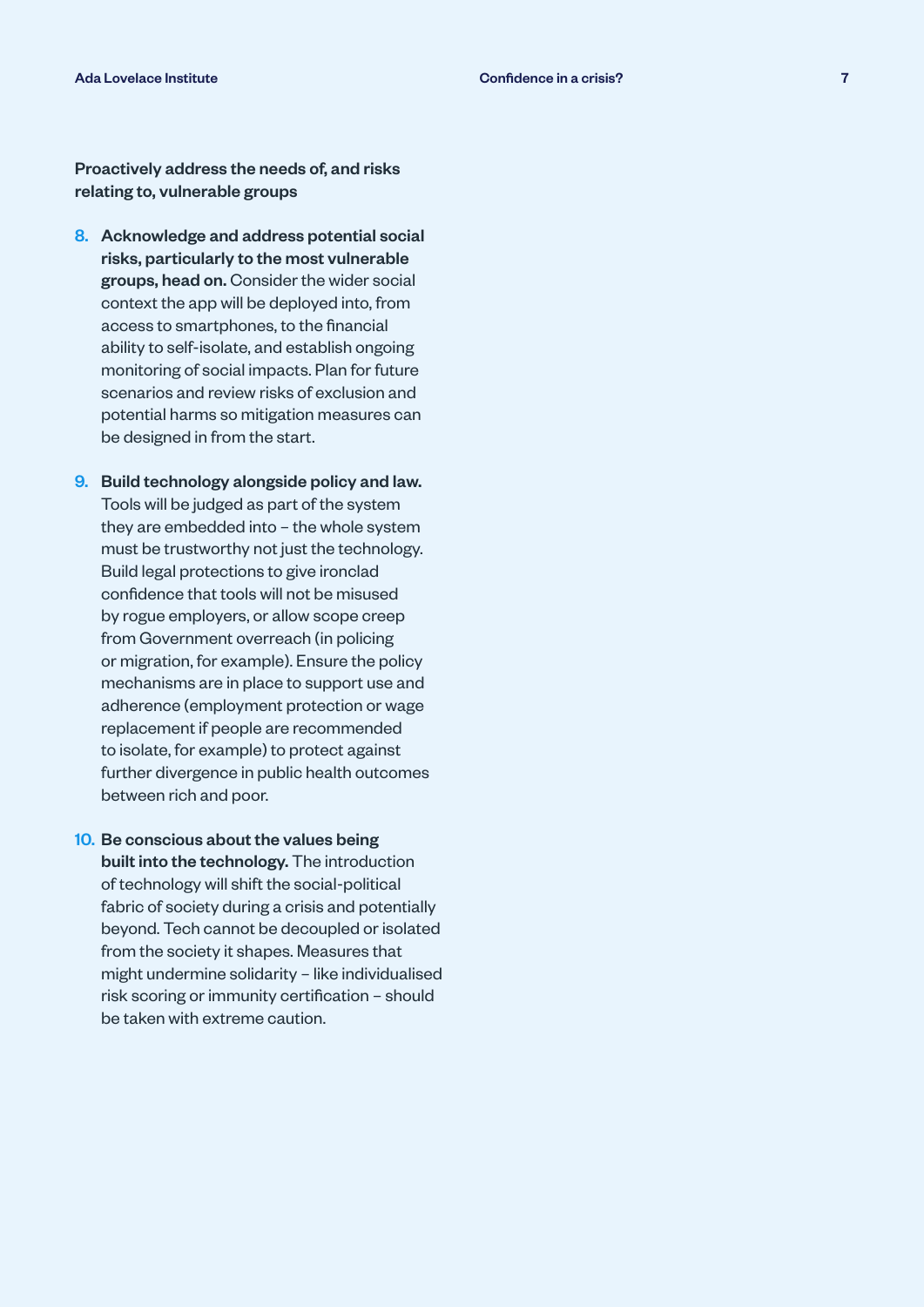### <span id="page-7-0"></span>Introduction

This report summarises the findings from the 'Lockdown Debate', run jointly by the Ada Lovelace Institute, Traverse, Involve and Bang the Table. The project aimed to prototype and learn from a new approach to online deliberation, in a context where traditional approaches to public deliberation through 'face-to-face' mini publics were not feasible. $4$ 

The process took place rapidly over a threeweek period, in May and June 2020, and focused on what the public thinks and feels about the use of technologies designed to facilitate the UK's exit strategy from the COVID-19 lockdown.

This project was designed to be:

- Deliberative: enabling in-depth debate and consideration of evidence
- Demographically diverse: including people from a variety of backgrounds with a range of prior understanding of the topic under discussion.

For more on the design and methodology of this process, please see a separate report, also jointly authored with Traverse, [available here.](https://traverse.ltd/application/files/6715/9290/3370/Lockdown_Debate_methodology.pdf)<sup>5,6</sup>

#### The rapidly evolving policy context

The project ran during unusual circumstances and unfolded during the course of a rapidly changing policy landscape, and a mainstream news cycle about the UK Government's proposed digital contact tracing app, envisaged to be designed and delivered by the NHS as a centralised app.

At the start of the process, the UK Government announced it would be trialling the app on the Isle of Wight. The model trialled was different to the one adopted by other countries in Europe, which were relying on a decentralised protocol developed in collaboration with Google and Apple  $-$  a model that the UK has since adopted.<sup>7</sup>

Midway through the process, the revelation that Dominic Cummings, Chief Advisor to Prime Minister Boris Johnson, had breached lockdown rules to travel to Durham emerged, causing considerable media controversy.

<sup>4</sup> The process was facilitated and convened in real time. It was supported by a team of facilitators, notetakers and operational (IT) staff. Participants also contributed to an online platform that was not real time, Engagement HQ (an interactive microsite), reading information, and responding to questions and prompts for their own lived experiences.

<sup>5</sup> Traverse, Ada Lovelace Institute, et al. (2020) Leaving Lockdown Public Debate. Available at: https://traverse.ltd/ application/files/6715/9290/3370/Lockdown\_Debate\_methodology.pdf (Accessed: 12 August 2020).

<sup>6</sup> All quotes featured in this report are anonymised quotes from project participants.

<sup>7</sup> Department of Health & Social Care (2020) *Next phase of NHS coronavirus (COVID-19) app announced*, GOV. UK. Available at: https://www.gov.uk/government/news/next-phase-of-nhs-coronavirus-covid-19-app-announced (Accessed: 14 August 2020).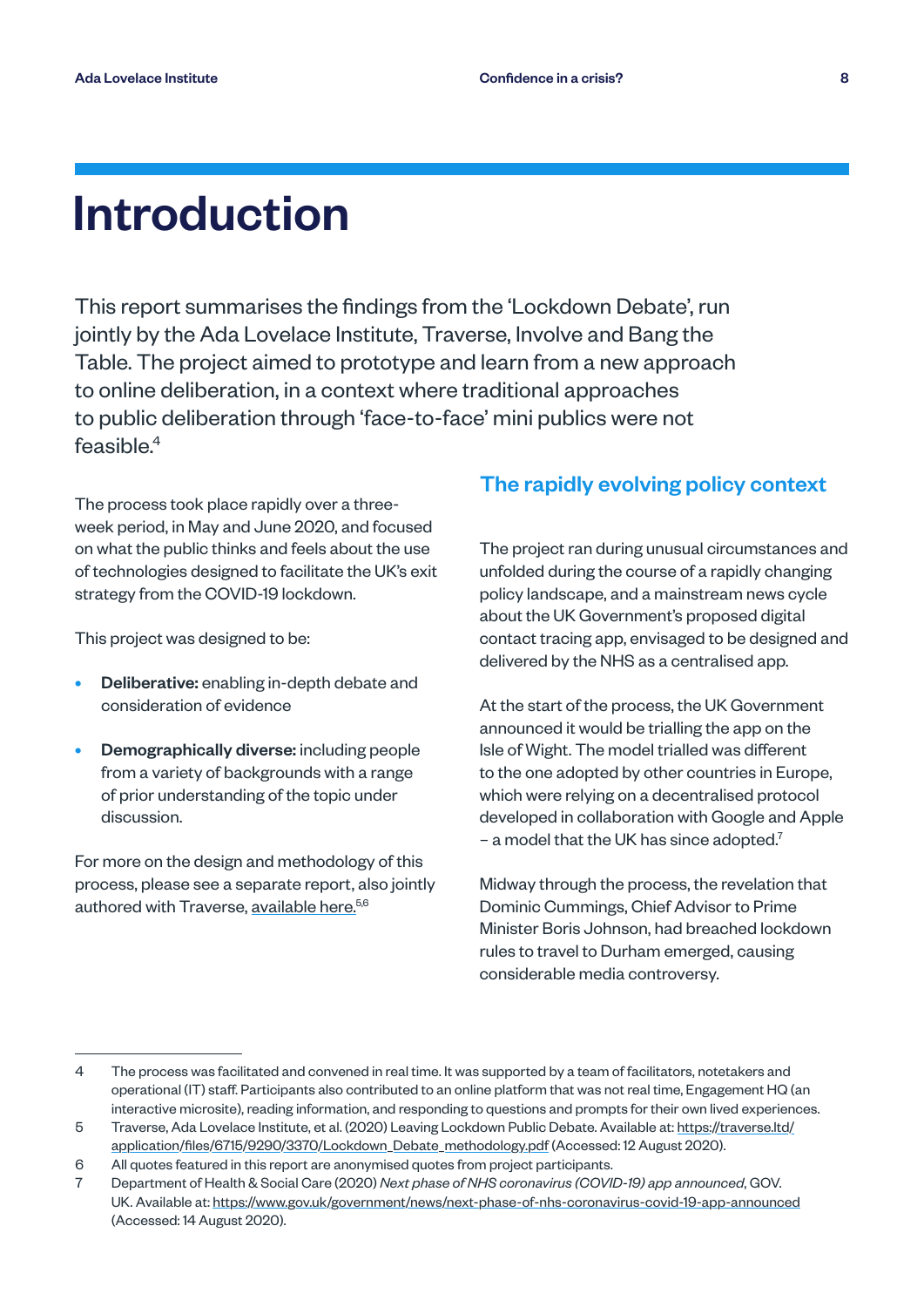Towards the end of the process, the death of George Floyd sparked broader discussion about how best to build a sense of social solidarity across the nation, as well as acknowledging the challenges of systemic racial inequality. At the same time, evidence emerged that COVID-19 was having a disproportionate impact on Black, Asian and minority ethnic communities.<sup>8</sup>

When the deliberation concluded, the UK Government had not made any decision about whether to proceed with the development of the contact tracing app.

Participants engaged with the full range of COVID-19 technologies that governments across the world are developing to help deliver their 'exit strategies' from the COVID-19 crisis, such as symptom trackers, digital contact tracing apps, and public health identity systems, as well as broader data collection and data sharing infrastructures (such as the NHS DataStore). As the deliberation progressed, the discussion naturally centred on the UK's digital contact tracing app (being piloted in the Isle of Wight at the time).

It was amid this rapidly changing policy environment in the UK that the participants explored the following:

- the **values** that they felt should inform the development, design and implementation of COVID-19 technologies
- the conditions they felt were necessary to build public confidence in the widespread use of COVID-19 exit strategy technologies
- how their own norms and attitudes to technology had been shaped and impacted by the COVID-19 pandemic – in particular how their experience of technologies has changed their attitudes to issues such as privacy, trust, solidarity and human rights.

Emerging from the conversations were four clear conditions for building confidence in the future development, design and use of COVID-19 technologies, which this report explores in more detail.

Under each of these, we outline specific approaches for Government, policymakers and tech developers to take, to ensure they're building COVID-19 technologies with public legitimacy.

<sup>8</sup> Public Health England (2020) *COVID-19: understanding the impact on BAME communities,* GOV.UK. Available at: https://www.gov.uk/government/publications/covid-19-understanding-the-impact-on-bame-communities (Accessed: 12 August 2020).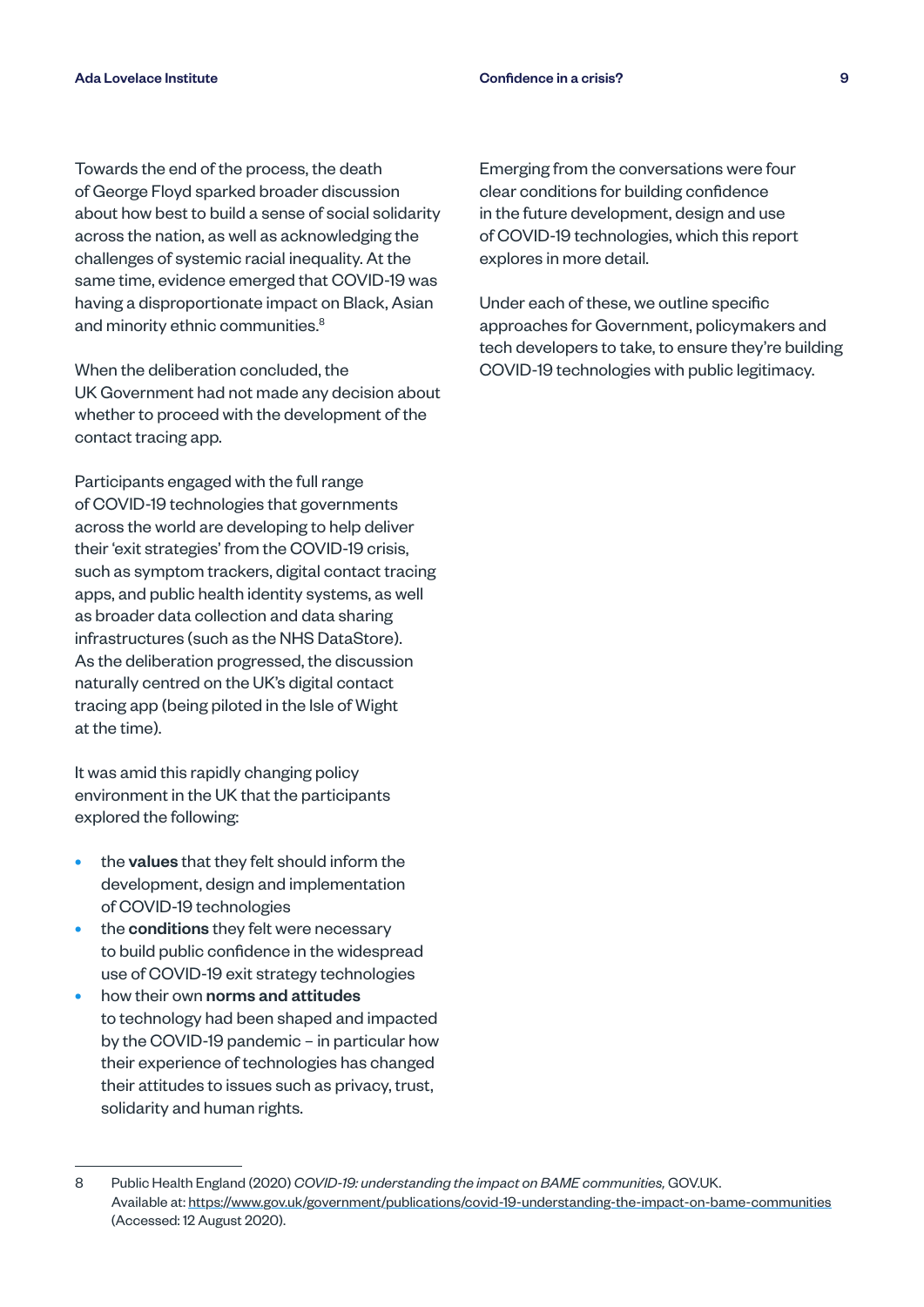## <span id="page-9-0"></span>What would build public confidence in the use of COVID-19 exit strategy technologies?

The participants who debated with us in this process proposed a range of values, ideas and questions about COVID-19 technologies.

Emerging from the conversations were four clear requirements for the future development, design and use of COVID-19 technologies that would help ensure public trust and buy in:

1. Provide the public with a transparent evidence base

2. Offer independent assessment and review of the technology

3. Clarify boundaries on data use, rights and responsibilities

4. Proactively address the needs of, and risks relating to, vulnerable groups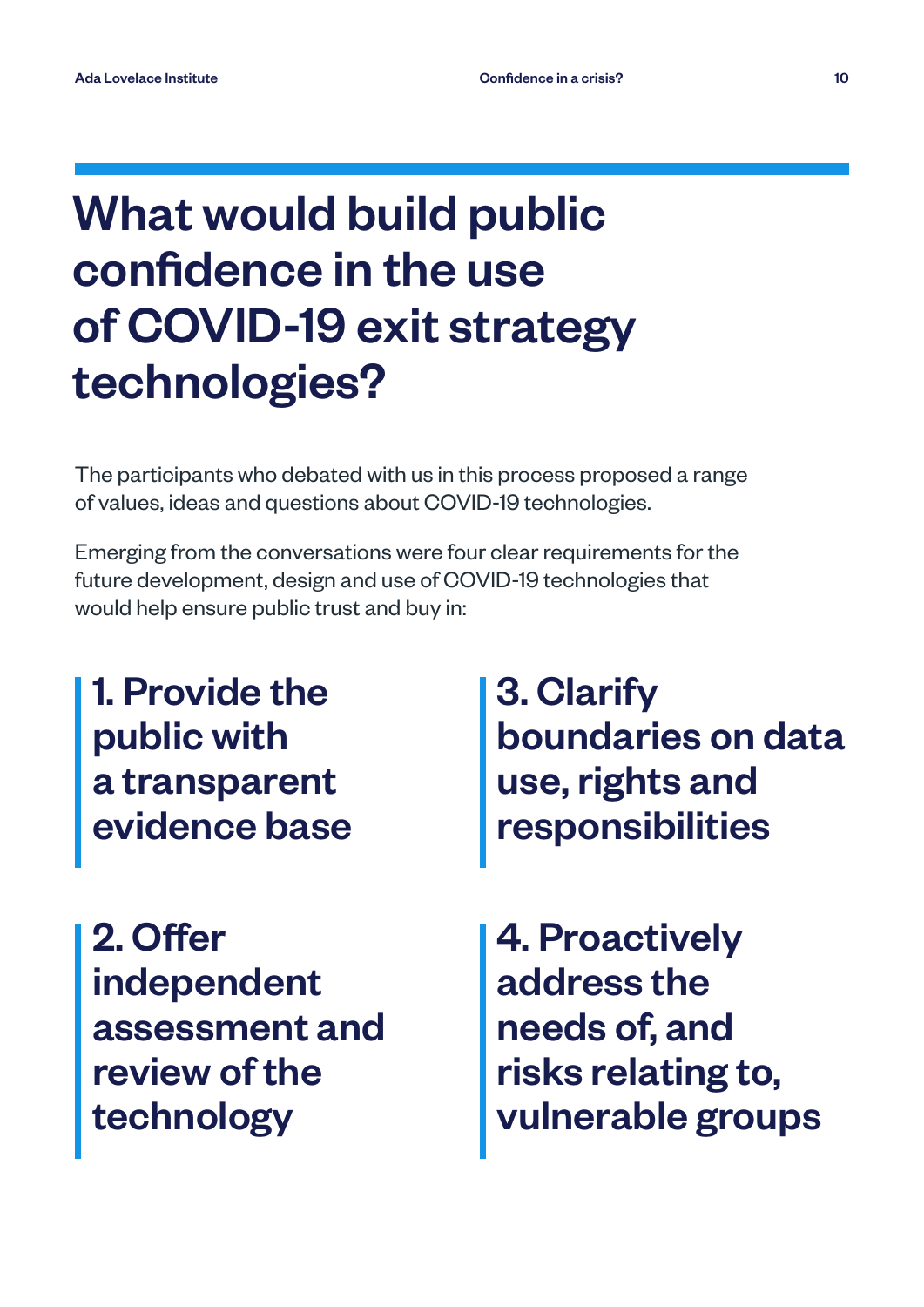### 1. Provide the public with a transparent evidence base

 I'm trying to look at the evidence now – making the choice of having the app and not putting others at risk, if it's done based on medical research not because the government is saying it's for the good of the country. Research participant

 Is there evidence of tracing apps working successfully in other countries? I'd feel the effort and investment is more worthwhile if we have more confidence from other countries' examples. Research participant

Participants strongly emphasised the importance of a transparent evidence base on the impacts COVID-19 technologies can have on the whole system and identified a range of questions the evidence might seek to answer. The questions related to considerations of:

- Impact and effectiveness: can lives be saved through the app? What are the measures in place to safeguard against the risk of false positives? Is there evidence from other countries as to the conditions for effectiveness?
- Responsibility, equity, fairness and solidarity: how many people need to use the app to be effective? How are people without smartphones included?
- Data rights and privacy: what level of data (personalised, anonymised, pseudonymised) do people need to provide for this to be effective? Who would need access to the data (Government, NHS, private companies) and for how long?

And in particular, participants wanted transparency about:

- The situation: sharing specific and up-to-date information about the evolving public health crisis and the context in which tech is used.
- The nature of third-party agreements: particularly commercial models and commercial data-sharing agreements.
- The implications of app notifications: what users are expected to do in response to app alerts, and the basis for those decisions.

#### The situation

Participants recognised that technology solutions have value in enabling the sharing of more timely, accurate information under constrained conditions, especially as many people required reassurance and greater certainty at an uncertain time.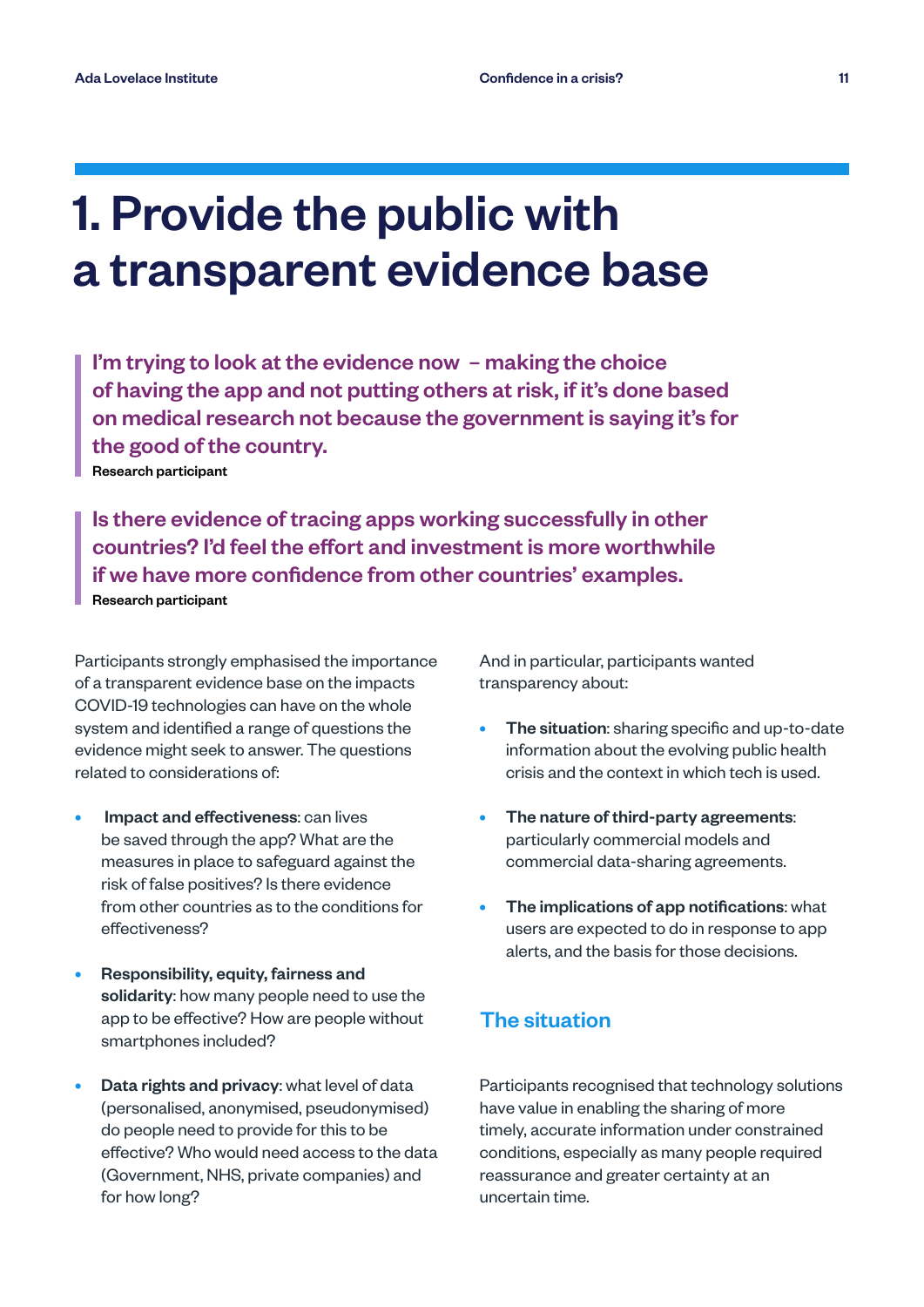They would like this information to include local, national and international evidence, and any evidence generated by pilots and trials of the technologies.

'One of the best things I looked at early on was infection by borough, that felt quite reassuring. Camden is a big place and there aren't many infections so far… It was more reassuring to know the numbers in the local area…'

They would also like to see analysis of what initiatives and interventions have been most effective globally, and the conditions that have enabled their success.

They felt that if the technology would enable them to better understand the situation around COVID-19 locally, they would be better informed and equipped to be able to take appropriate measures. However, they also acknowledged that there were potential disadvantages or unintended consequences; for instance incentivising irresponsible behaviour if the real-time reporting suggested a low incidence of COVID-19.

#### Third-party agreements

'The government should sign a statement that clearly outlines the benefits tech companies are getting from providing the app, i.e. just getting money out of providing the app.'

As part of this conversation, many participants acknowledged that these technologies may require the involvement of private-sector companies in delivery, given that the NHS or PHE have not traditionally held the technical skills and capacity to develop and deliver a technology solution. But they added that there should be clear oversight and accountability from public health authorities.

'Participants expressed concern about the risk of NHS exploitation by third-party organisations, particularly at a difficult and sensitive time for the organisation. Many felt that, "data should not be sold to third parties or used for commercial gain by private companies."'

Where public bodies do work with privatesector organisations, participants expect clarity and transparency about the nature of public bodies' arrangements with third parties. This was especially prominent when considering the role of large technology companies, where there would otherwise be substantial risk of power asymmetries.

In Ada's own research on public attitudes to uses of NHS data with Understanding Patient Data, we found that good governance, public accountability and transparency are core to public perceptions of fair partnerships between NHS and private actors.<sup>9</sup>

'I'm middle class, I trust the government to a certain amount. Although if they are selling data to Amazon then less so. Selling data would be the worst thing to do. I don't think that'll happen though.'

#### The implications of app notifications

'In the context of a [digital contact tracing] app, if someone receives a notification that tells them they have been in contact with someone with COVID-19, a transparent approach means being clear on what this means.'

<sup>9</sup> Patel, R. (2020) *The foundations of fairness for NHS health data sharing.* Available at: https://www.adalovelaceinstitute. org/the-foundations-of-fairness-for-nhs-health-data-sharing/ (Accessed: 12 August 2020).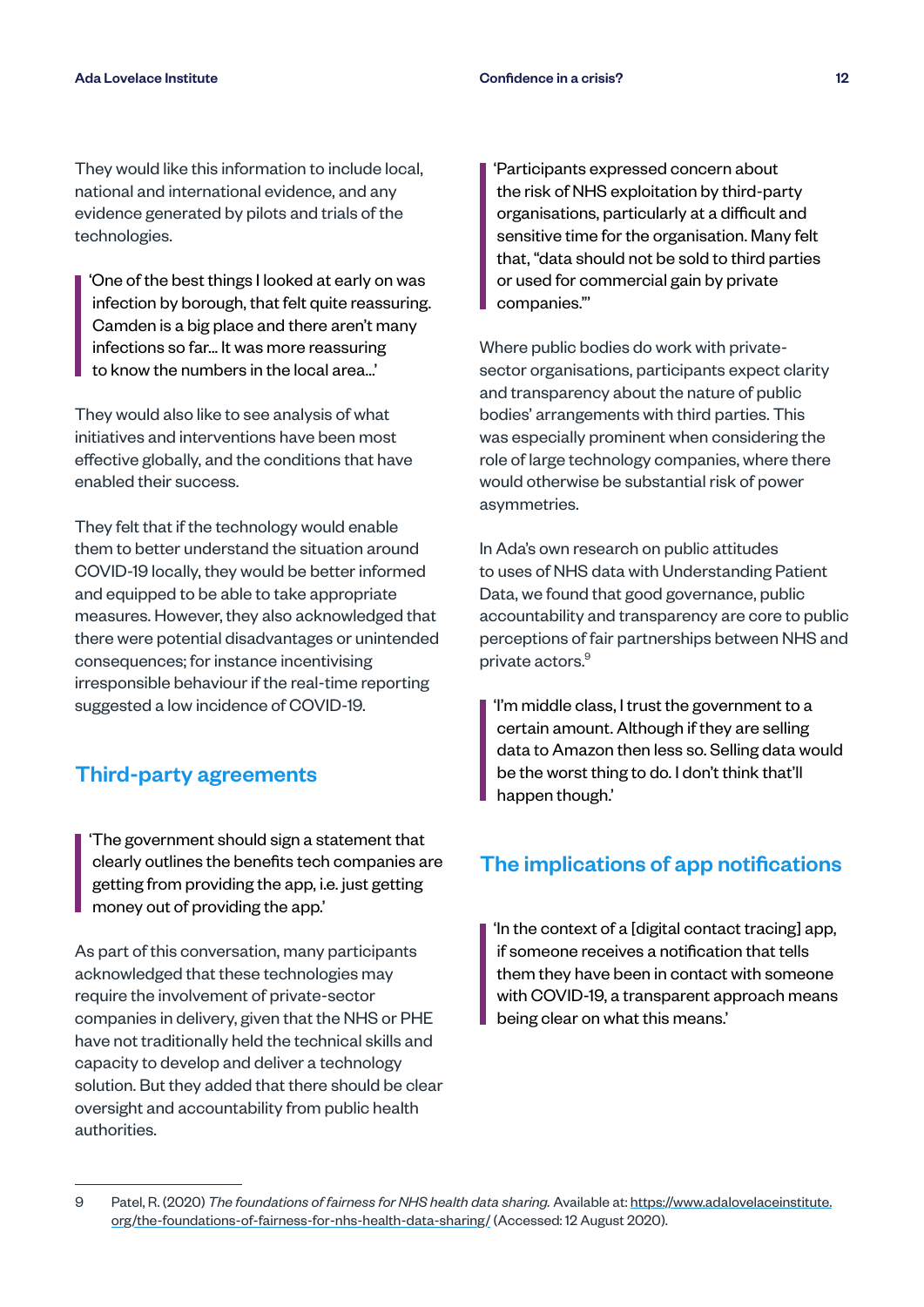'People need to know how to interpret this – what does 'being in contact' mean? What level of risk is this? What should they do in response? If people are to be told they need to stay at home, a transparent process would tell them why the data is telling them they need to stay at home.'

Contact tracing apps are designed to give users an alert or notification if someone they've been in contact with COVID-19. To be effective, clarity is needed around what weight individuals should give to those notifications, and what steps are necessary or required of them in response – such as going into self-isolation. For this to happen, there must be transparent explanations about the rationale that has led to the notification: how exactly the app makes its decisions and what justification there is for alerts to be taken seriously.

This was identified as especially important in a context where many people felt that confusing and contradictory information, as well as outright misinformation, was prominent, creating a need for clear and authoritative information. Participants also expressed a desire for clear communication of how the technology operates as part of a wider public health strategy.

Steps to ensure public trust and buy in:

1. Articulate the purpose of any technology. If the technology is for public health, ensure public health experts have defined its purpose. Clearly communicate that purpose and protect against scope creep or add-ons.

2. Publish the evidence that the technology achieves its stated purpose. Outline the evidence (or research underway) and measures of success used to assess whether it is achieving that purpose. Ensure trials are not limited to technical accuracy or usability, but include impacts on social behaviour and health outcomes. Undertake and publish ongoing monitoring of the value of any app, for example by surveying those requesting tests as the result of an app alert, as opposed to manual contact tracing measures or due to exhibiting symptoms.

3. Publish more and publish sooner.

Transparency should be the default setting for any information that is being collected. Be upfront and forthcoming about the app, from data and design choices to thirdparty agreements. Publish key documents like DPIAs (Data Protection Impact Assessments). Be open about uptake numbers and local figures where possible. Limited or drip-fed information breeds mistrust, which may be unfounded and is hard to unpick.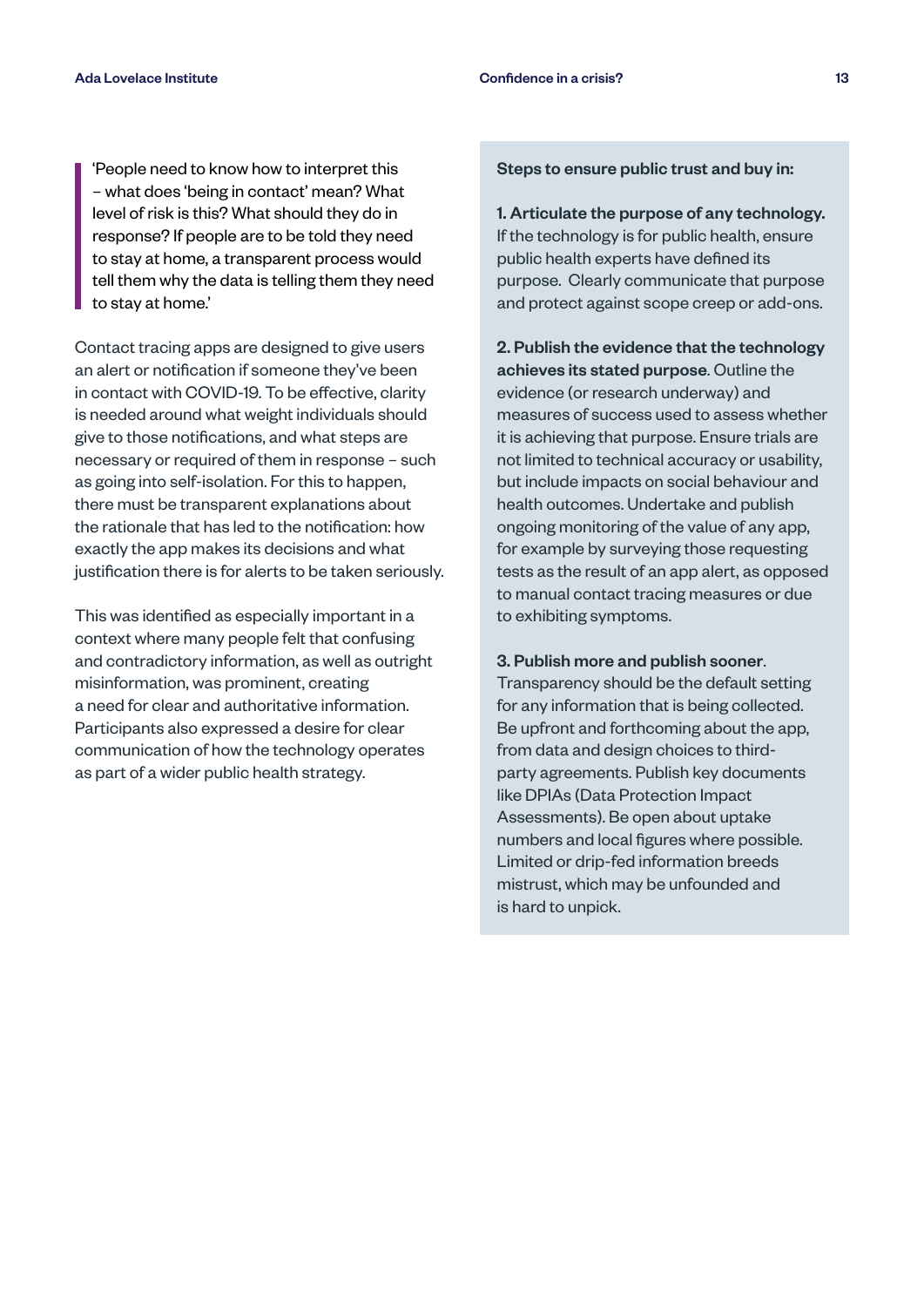### 2. Offer independent review and assessment of the technology

The question of who was making judgements was an important one to participants, and trust in decision-makers could be fragile. They favoured the inclusion of independent reviewers, assessors and evaluators in helping to shape and inform the adoption of COVID-19 technologies, from design through to delivery.

Conversations led to the proposal of a range of measures in order to enable the fulfilment of this role. These included an independent ethics committee, measures that enable data audit and deletion, independent data stewardship arrangements, risk and impact assessments and cost-benefit analysis.

#### An independent ethics committee

Participants envisaged an independent ethics committee who would assess and advise on ethical issues raised by technologies – such as negative social impacts, legal implications or data and digital rights concerns. They felt this committee should be completely independent from political and government intervention, and informed by a range of relevant evidence and expertise on the development and design of technology.

Independent data stewardship arrangements (akin to the development of data trusts)<sup>10</sup>

'An idea of a data trust, an intermediary between us and the government.'

The proper management of data and protection of individual's data rights is central to responsible governance of data. However, participants recognised that understanding and negotiating data rights can be complicated and off-putting, preventing people from managing their own data well. They were interested in ideas for reducing this burden on citizens.

<sup>10</sup> Hardinges, J. (2018) 'Defining a "data trust"'. The ODI, 19 October. Available at: https://theodi.org/article/defining-a-datatrust/ (Accessed: 12 August 2020).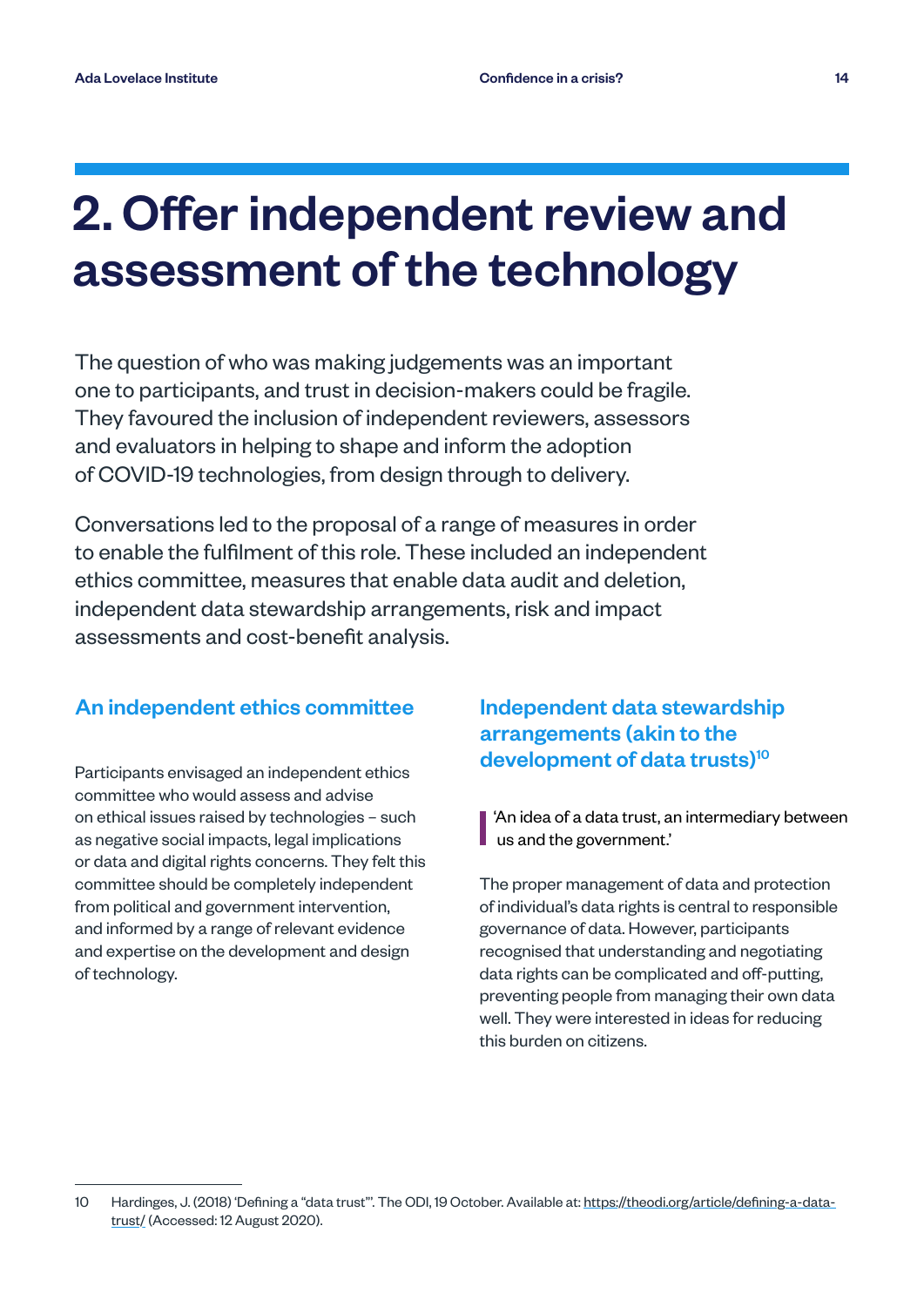In conversation with specialists, they explored the idea of an independent data trust or data access architecture. This would be responsible for the trustworthy stewarding of sensitive data during the crisis response period, and act as an intermediary between the public, public bodies and commercial organisations.

#### Risk and impact assessments of the adoption and use of technology

'There is a lack of data around testing/results in different geographical areas. Has the risk increased due to lockdown restrictions? Data is not up to date which makes it hard to assess risk.'

Participants acknowledged that lack of consistent diagnostic testing data has made it difficult to assess the risks from COVID-19 and, in particular, to understand how the adoption and use of COVID-19 technologies may play a part in reducing these risks.

Participants also expected to understand how these technologies complied with, or related to the EU's data privacy regulations, including the GDPR. They expected to see an active role from regulators of the use of data, and clear standards for its use and development. (The Information Commissioner's Office has since issued specific guidance in this context). $<sup>11</sup>$ </sup>

This reinforces a similar point in the Ada Lovelace Institute's *Exit Through The App Store?* report,<sup>12</sup> which recommends an advisory body (a Group of Advisors on Technology in Emergencies) to consider the effectiveness of any tool within the context of diagnostic testing capacity.

The report also recommends that any technical intervention should not be deployed until this group has examined the evidence base for their use, assessed their likely impact and recommended their deployment.

#### A balanced cost-benefit analysis

'Obviously the money that's gone into the app – and the way lockdown is going on at the moment - I wonder whether it's been worth it? It must have cost a lot of money.'

Participants were conscious of the fact that lockdowns present a range of social and political choices about the most effective allocation of scarce resources (financially but also opportunity costs – i.e. the cost of the loss of other alternatives). Given the likely high cost of developing an effective technology, participants identified a cost-benefit analysis as necessary.

Steps to take to ensure public trust and buy in:

1. Set up an independent Group of Advisors on Technology in Emergencies (GATE) with the remit to examine the evidence base for their use, assess and advise on their likely impact, weigh the social issues raised by the technologies and conduct a balanced costbenefit analysis.

2. Reinstall an Ethics Board with a wide remit and diverse voices. Ensure it has 'teeth' to shape, stop or critique roll out, and a wide remit including efficacy, value and data practices.

<sup>11</sup> ICO (2020) 'ICO COVID-19 contact tracing recommendations'. Available at: https://ico.org.uk/media/for-organisations/ documents/2617676/ico-contact-tracing-recommendations.pdf (Accessed: 12 August 2020).

<sup>12</sup> Ada Lovelace Institute (2020) *COVID-19 Rapid Evidence Review: Exit through the App Store?* Available at: https://www. adalovelaceinstitute.org/our-work/covid-19/covid-19-exit-through-the-app-store/ (Accessed: 12 August 2020).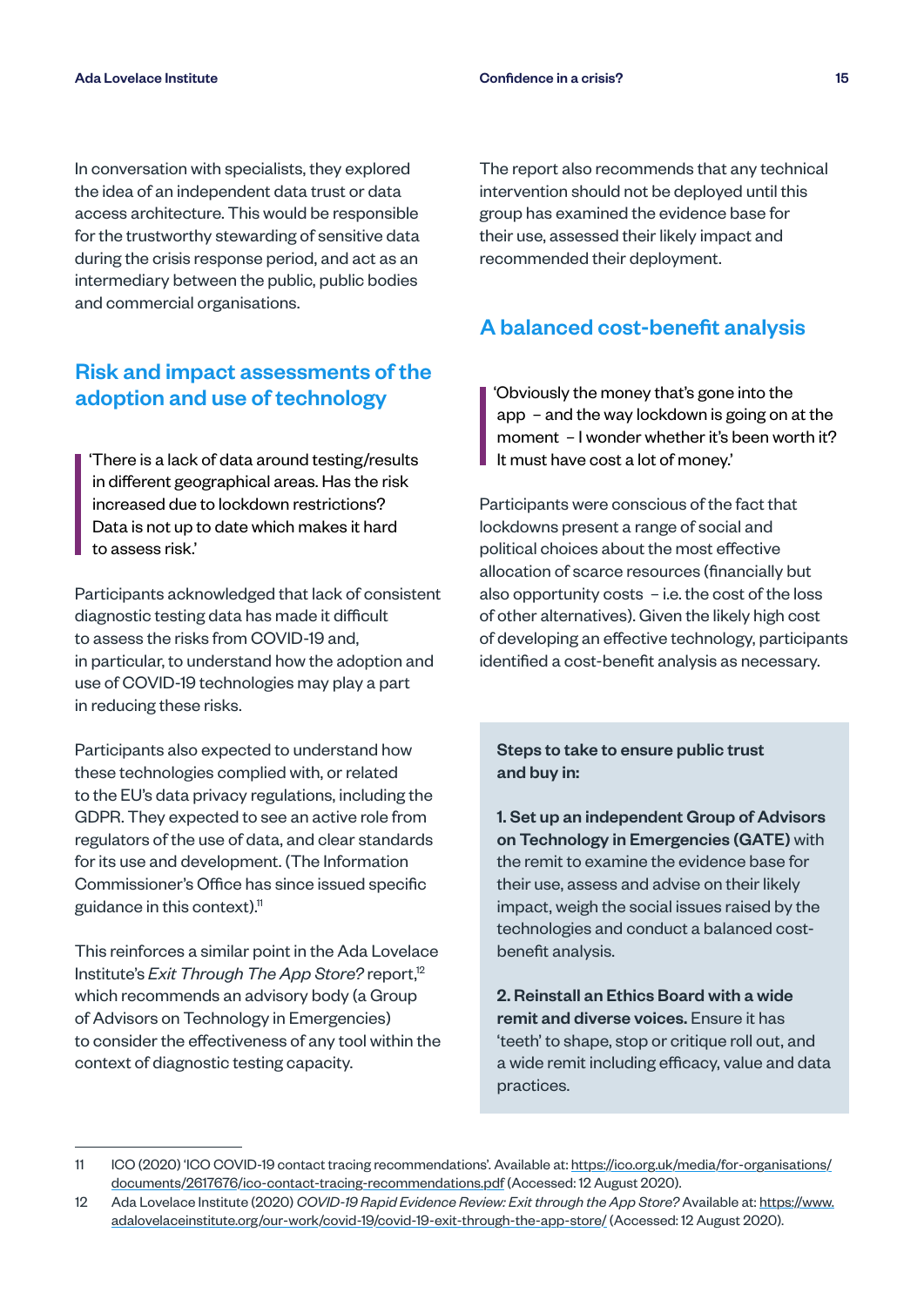### 3. Clarify boundaries on data use, rights and responsibilities

While participants expressed a desire for independent review, they also want access to clear information about their own data rights. They had specific expectations to know what data would be held about them, by whom, and for what purpose, and for how long.

#### Is there clarity on the purpose and nature of data collection, use and management, with an emphasis on privacy?

Participants queried whether the purpose and nature of data collection, use and management was intended to be short or long term, and whether it should be deployed and delivered locally or centrally.

Participants also sought assurances that information about them would be kept private – many expressed significant discomfort with the idea that people they inadvertently infected could access information about them, for instance, rather than just that they had been in contact with someone and needed to self isolate:

'The last thing you want is to start some scare mongering… for example, 'I was around someone with symptoms earlier,' and starting some kind of witch hunt.'

Others raised concerns that, even when anonymised, data is at risk of being able to reidentify individuals, and so greater caution should be exercised around longer-term approaches to data retention and storage:

'Using data mining methods means it can be traced back to us. Before social media it was harder, but now using multiple data sets it's possible to re-identify people.'

The nature of the institution or organisation accessing or using the data is also relevant, as well as the security measures applied to the data:

'The term 'anonymised' is getting thrown around. If it's replaced with encryption or keys it is pseudonymised. And that absolutely changes my view. If I am going to give my data for aggregate use… they will make sure the data is completely anonymised. If someone did this who wasn't an academic institution, I wouldn't trust them as much.'

#### Is the gathering of data proportional, and are there measures to enable audit and data deletion?

'We should be able to give that data away to help save lives and get society on track but we shouldn't take it any further than that. The bare minimum is what it should be.'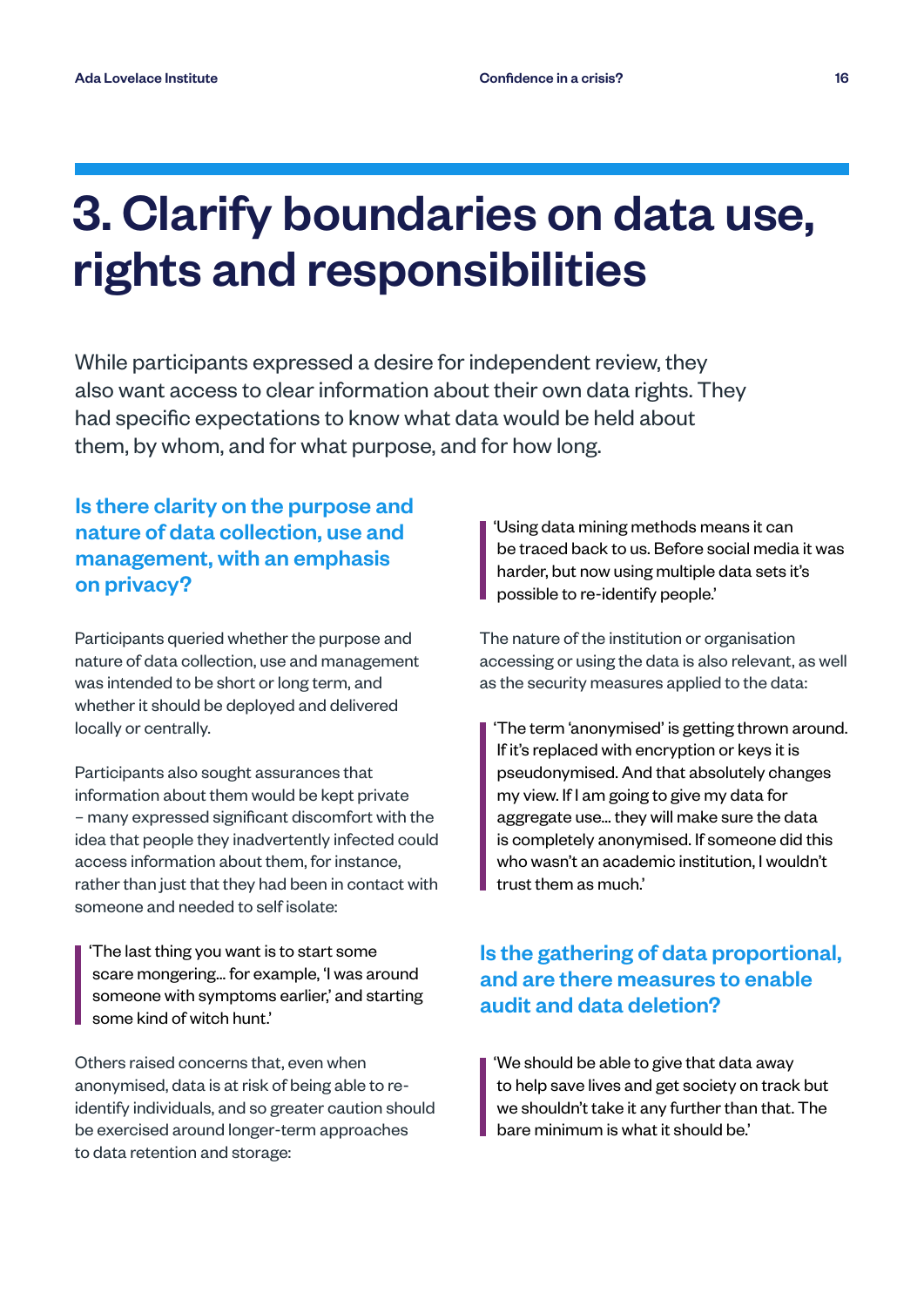While many participants were open to the use of technology that enabled the effective delivery of the Government's loosening of lockdown restrictions, they stressed the importance of proportionality in terms of the data that they were willing to share, as well as the importance of making this trade-off temporarily – not permanently:

'As a society we currently need to give away a lot of access to freedoms – sharing data that we haven't had to share before for the wider good. Once this is all over, I want a guarantee that the laws are reversed. That we can 'reverse the car' and gain back those freedoms.'

'If it's a choice between privacy and freedom, either giving up your privacy and [the ability to] move freely or the other way around – I'm happy to give up a bit of privacy temporarily to get my life back.'

As a consequence, participants were concerned about measures that resulted in longer-term storage or gathering of personal data during the COVID-19 response.

'I read an article about the data being kept for twenty years. I think that's really worrying. I think there should be a time limit.'

Participants expected to see the terms of any retention of data and reasons for them, especially if personal or sensitive data. They proposed several measures that would ensure clarity that the technology would be enabled solely for the duration of the pandemic and recovery phases, or for a set number of days, e.g. 60 days.

They also sought reassurances that, if data was to be kept longer than that (for instance, in preparing for the risk of a future pandemic), there would be a clear articulation of why it was needed, and an independently reviewable basis on which any time frame might be extended:

'So there may initially be a time limit, but then they would need a good reason to extend data use. So what sort of process is adequate? Independent ethics committee to govern whether or not data would be allowed to be used for different purposes?'

Some expressed the view that, in thinking about data retention and storage for the longer term, it would be important for it to be anonymised:

'If it's anonymised then I'm more comfortable with it being held for a long time. It can be useful for planning or in the face of future emergencies. But if data is personal or medical then temporary means something different. We need to differentiate between these two types of data.'

Overall, there was consensus that the relevant technology should only collect information that was required in order to be effective – and it must be clear what the 'bare minimum' necessary data is for effective use.

While people were more likely to be comfortable with data being gathered and collected to inform people's interactions with the virus, as well as to produce research about its spread and impact, some expressed significant concerns about broader collection and use of data for purposes other than directly addressing public health concerns arising from COVID-19. Participants therefore stressed the importance of having processes in place to audit and ensure data deletion after access and use.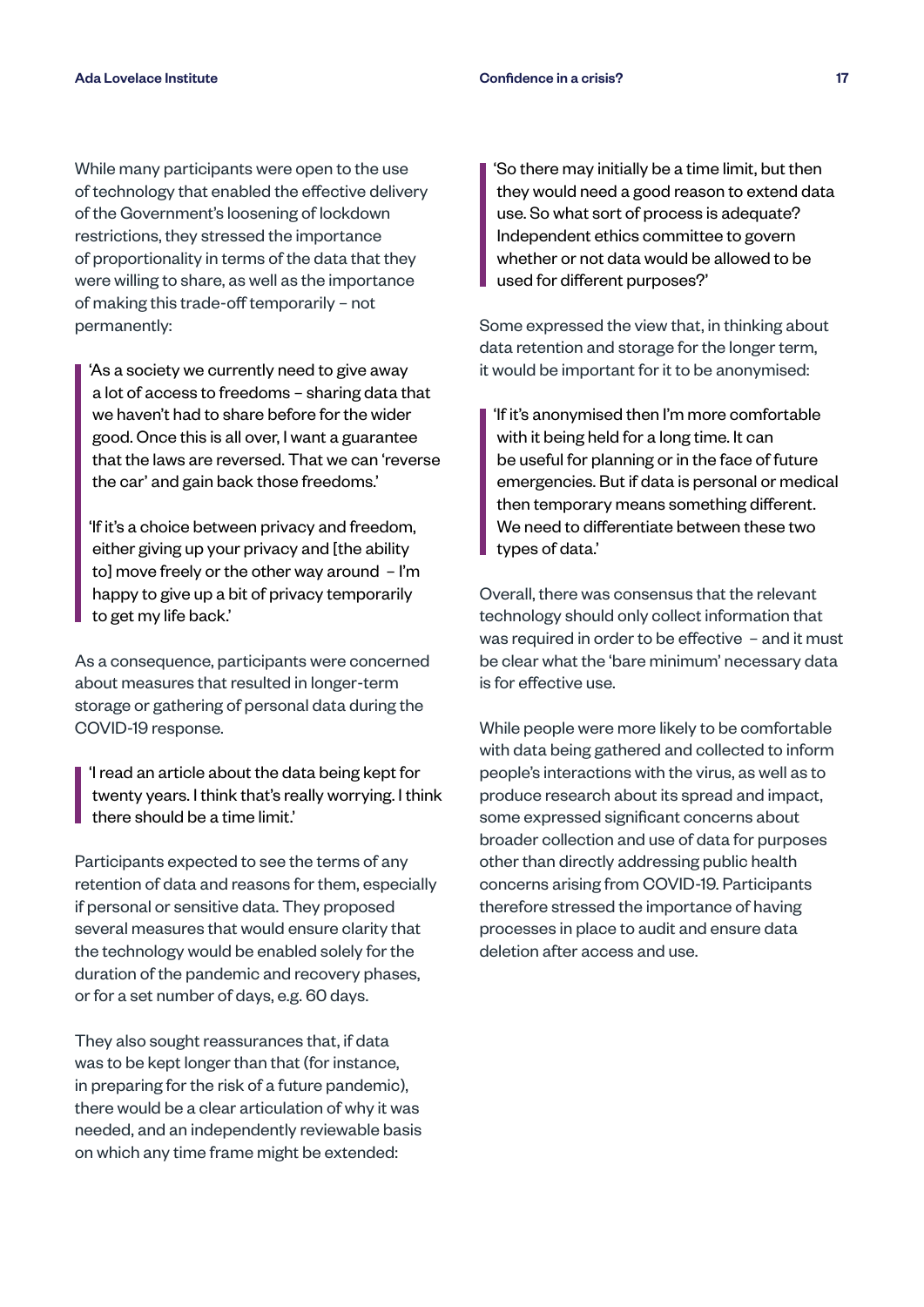#### Does the public have the right to refuse to download an app or share data?

Given the exceptional circumstances and the effects of the crisis, many participants highlighted that while they did not think it should be mandatory to download or to use a digital contact tracing app. However they also felt that, should Government introduce one, there was a strong responsibility for UK residents to contribute to the response to COVID-19 by participating:

'We should all have responsibility. It would be ideal if 80% was the uptake. Unfortunately even if 80% did take it up, I think a lot of them won't do what's required for them to do. The Isle of Wight trials look like they've been a failure, the figures and trials skewed because people not living on the island also downloaded it. So sadly there's already been failings in personal responsibility.'

Others highlighted the importance of contextualising personal responsibility within the constraints of individuals' own social and economic situation; personal responsibility can be more challenging for some individuals to achieve than others, either due to socioeconomic circumstances or more practical considerations:

'If we get a ping, we close our door for two weeks, but that depends on someone's economic situation. My neighbours have to work, and they are living in multi-occupied housing. Many people are living in cramped conditions – it's easier for some of us to follow the advice than others.'

Steps to ensure public trust and buy-in:

1. Empower users. Give users the right to know (and reject) the groups they've been categorised into and offer avenues for individuals to challenge incorrect data or erroneous outcomes and seek redress.

2. Outline data practices upfront. Data practices must be clearly communicated, justified and minimised. Put in place measures to enable data deletion and clearly state terms of retention of data and reasons for them.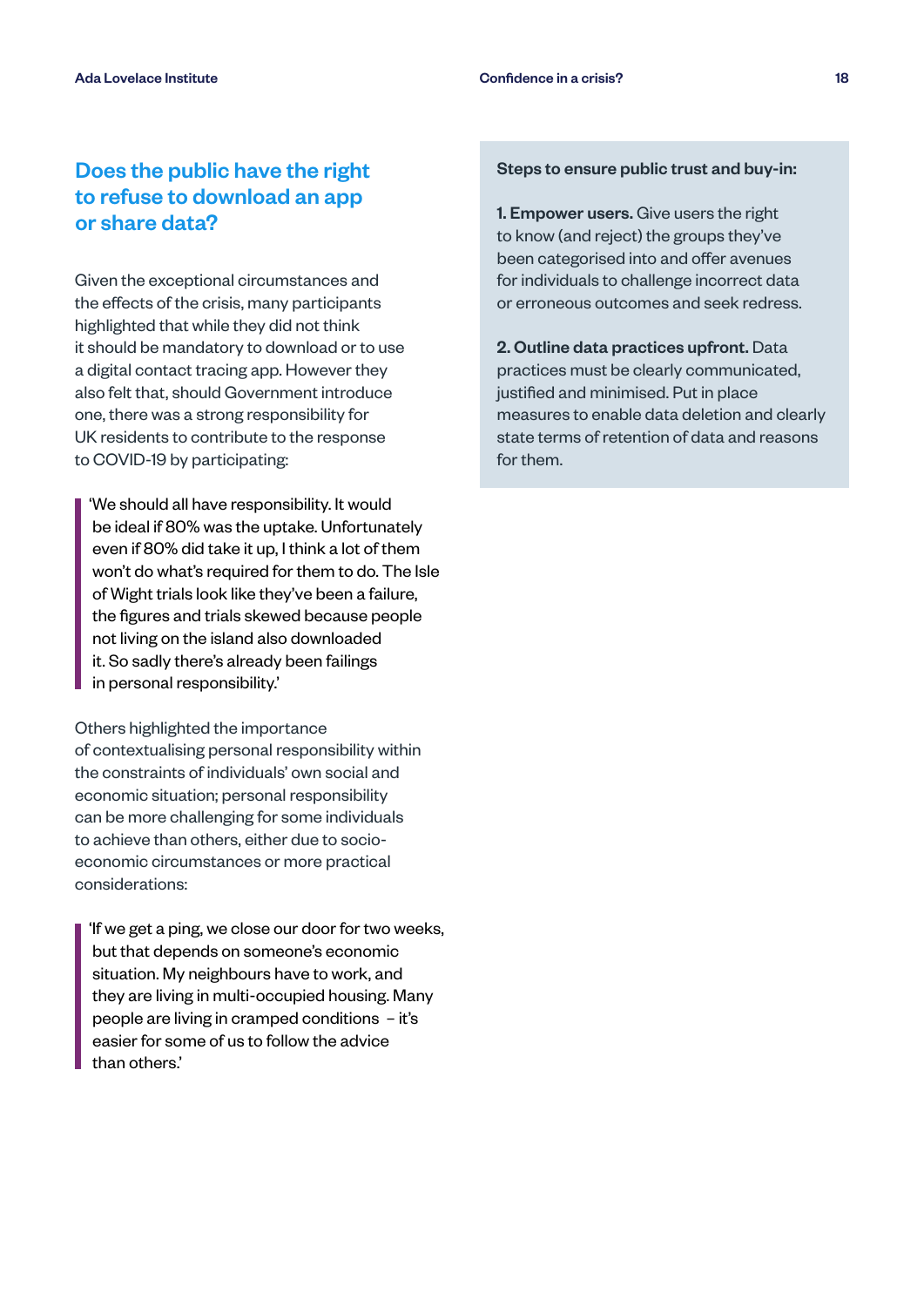### 4. Proactively address the needs of, and risks relating to, vulnerable groups

Given the global events occurring at the same time as the deliberation, it's not surprising that equality and solidarity were front of mind, and these values were reinforced as they learned more about each other and their different circumstances.

This mini public wanted to ensure there would be support built in for people who may have additional vulnerabilities or be rendered vulnerable as a result of the pandemic. They were explicit that a public health technology must enable equal access and equal distribution of benefits; protect against the surveillance, or profiling of, different demographic groups; and ensure that new tools like immunity certificates do not become a gateway to privileges.

#### Support for people with additional vulnerabilities or those rendered vulnerable by the impact of the pandemic

'Bad would be not taking into account people's vulnerability to the virus. Young people, working from home, and tech savvy, or diabetic, older, and not working from home – different people need different levels of support. Take into account the individual. There could be different levels of vulnerability.'

Participants felt it was important to acknowledge individuals' vulnerability. They identified that vulnerability could be understood as physical vulnerability to the virus, but also highlighted the impact that the virus might have on individuals' mental health.

They understood vulnerability as broad, encompassing a range of factors, and identified the protection of those most vulnerable as a central value in governing decisions about the development of COVID-19 technology. As a consequence, they felt that the system should focus on protecting those who are most vulnerable and shared practical suggestions ranging from economic packages to support and enable people who would not otherwise be able to self-isolate, through to helplines to ensure that people can find out what an alert means for them.

Participants also recognised that the pandemic context was too complex and uncertain for a fully automated system in isolation to work. In the words of one participant, we need: 'humans in the chain to help you troubleshoot and help you complete the process'.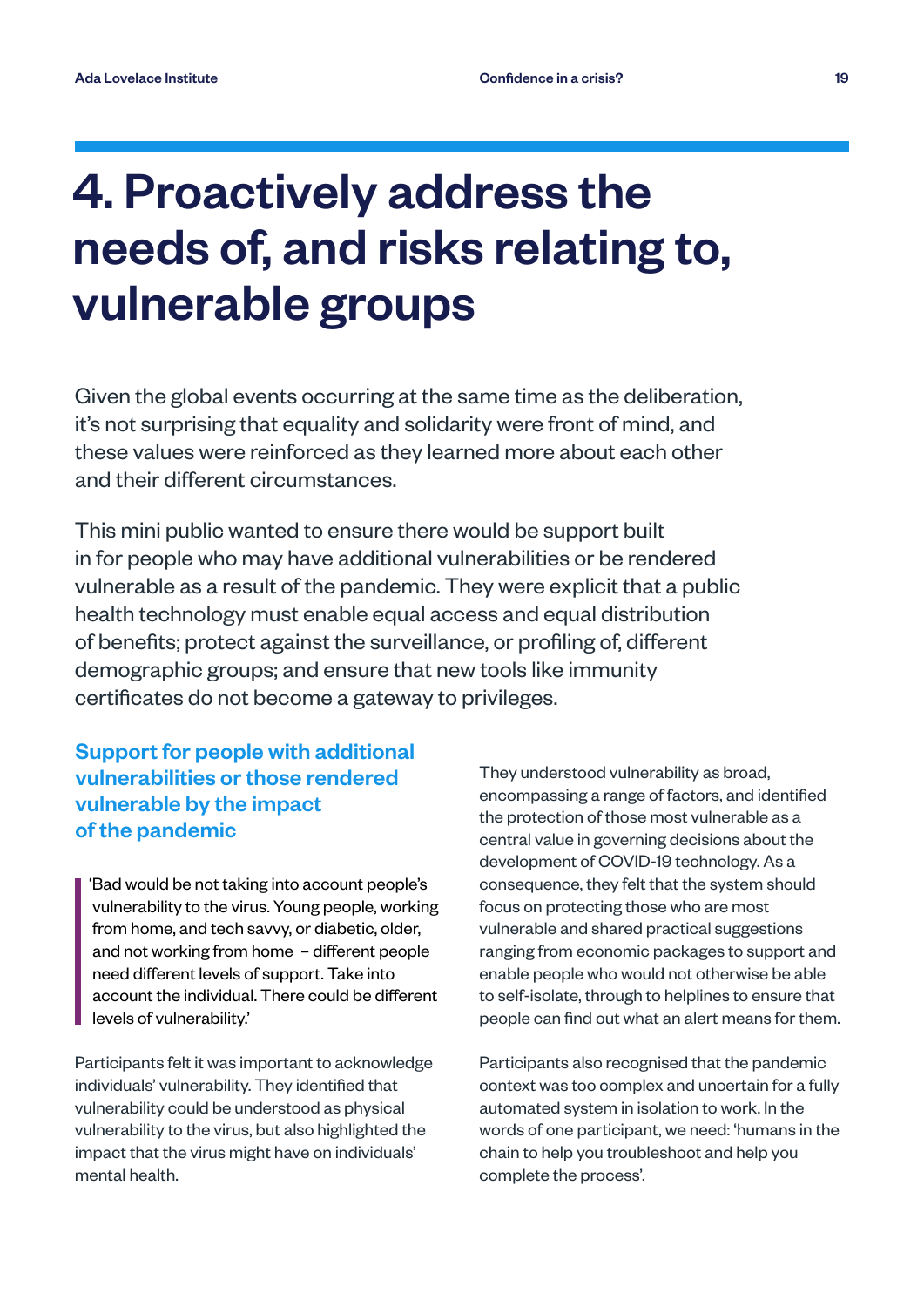#### Ensuring equal access to the app for the equal distribution of benefits

'The lack of tech is affecting some people's ability to get food. 6 million people in this country can't turn on a device. 50% of that 6 million are under 65. We've been talking about the older generation but this is an issue for other groups too – accessibility is really critical.'

Participants were acutely aware that the impacts of the pandemic have not been equally felt by all. Many cited emerging evidence showing the disproportionate impact that COVID-19 was having on Black, Asian and minority ethnic individuals, as well as those from lower income households and older people, and the role of technology access in exacerbating this inequality.

Many participants were concerned that the use of an app as part of a strategy to manage the pandemic would cause further inequality. They were concerned that some people might be able to access beneficial outcomes, acknowledging that not every individual has access to a smartphone, or to all of the features of an app given accessibility constraints.

'People who are at the highest risk deserve to know if they are even at risk (like a prewarning).'

Others raised concerns that the app may not be as effective as envisaged, given those affected most by COVID-19 include the elderly, who are also more likely to be digitally excluded, and migrants, who may not wish to use it because of fears about surveillance. Others acknowledged that it may not be necessary to have uptake from the entire population in order for it to work:

'I got a lot of comfort hearing that not everyone does have to have the app for the app to work – only a certain percentage.'

#### Avoiding risks from surveillance or profiling of different demographics

'You'd be easily characterised if you were put in a group in that way. Being a Black person in the UK, you are characterised by how the police and other people interact with you. People with a history of being targeted might have that distrust that this info won't be weaponised. It's happened before.'

Some people drew attention to the then rapidly evolving public debate about the death of George Floyd and the Black Lives Matter movement, to highlight the risks associated with gathering and misusing excessive data about, or profiling of people with a lower income, or Black, Asian and minority ethnic individuals.

Some recognised the trade-offs involved in collecting personal data like ethnic origin - enabling research to better understand inequalities versus the risk, or fears of, misuse.

Depending on the level of data accessed and made available, participants expected to have the right to know (and reject) their individual classification:

'I think you'd want a right to reply (or reject how you've been slotted). I would like to know how I'd been pigeonholed.'

#### Avoiding new tools like immunity certificates creating a gateway to privileges

'We need to consider whether the app will ever become a gateway to privileges? If we find that without the app we can't do certain things and become dependent on it, then maybe we want the app to be closed down sooner.'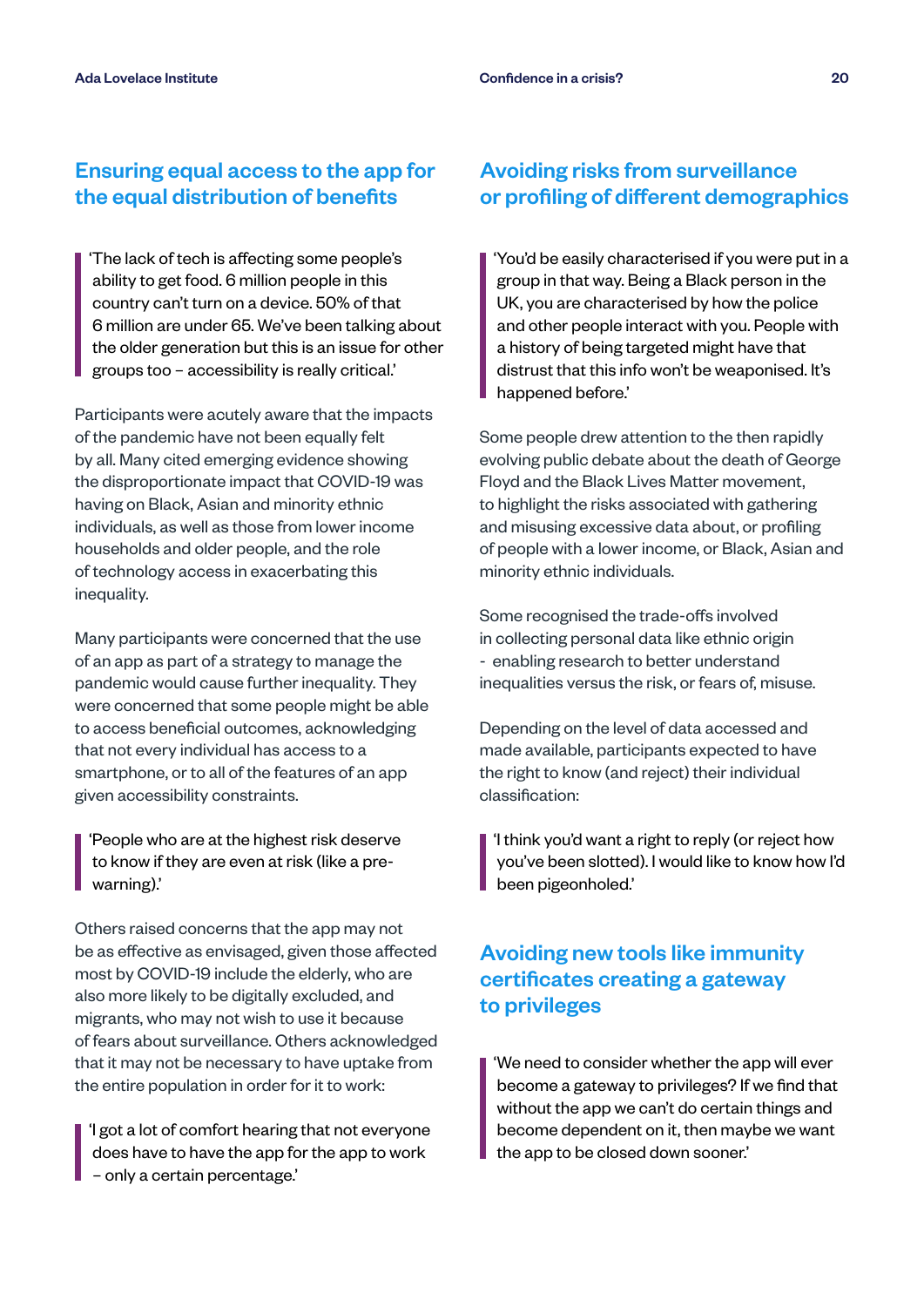While immunity certification was not a core part of the research question because of the lack of concrete proposals at the time of the debate, it came up in conversation. In discussion about the potential for immunity certification technology to be introduced or implemented, many participants expressed concerns about the potential that the process would become a 'gateway to privileges' and be 'contentious'. Some felt that the principle of restricting some peoples' rights based on something outside their control (immunity) was fundamentally unjust.

'It definitely makes me uncomfortable. Even if we did know people would have immunity for some time, a year, it doesn't seem right. A certain group of people would be allowed to enter certain places, do different things. Prejudiced.'

Others related immunity to the potential to exacerbate existing inequalities, for example by disadvantaging those who lack the means or capacity to access digital certification, or those who chose not to participate for another reason. They also raised the risks of acquiring immunity (particularly for vulnerable people), and the potential trade off between the health risks and the lifestyle benefits.

Steps to ensure public trust and buy-in:

1. Acknowledge and address potential social risks, particularly to the most vulnerable groups, head on. Consider the wider social context the app will be deployed into, from access to smartphones to the financial ability to self-isolate, and establish ongoing monitoring of social impact. Plan for future scenarios and review risks of exclusion and potential harms so mitigation measures can be designed in from the start.

2. Build technology alongside policy and law. Tools will be judged as part of the system they are embedded into – the whole system must be trustworthy not just the technology. Build legal protections to give ironclad confidence that tools will not be misused by unscrupulous employers, or allow scope creep from government overreach (in policing or migration, for example). Ensure the policy mechanisms are in place to support use and adherence (employment protection or wage replacement if people are recommended to isolate, for example) to protect against further divergence in public health outcomes between rich and poor.

3. Be conscious about the values being built into the technology. The introduction of technology will shift the social-political fabric of society during a crisis and potentially beyond. Tech cannot be decoupled or isolated from the society it shapes. Measures that might undermine solidarity – like individualised risk scoring or immunity certification – should be taken with extreme caution.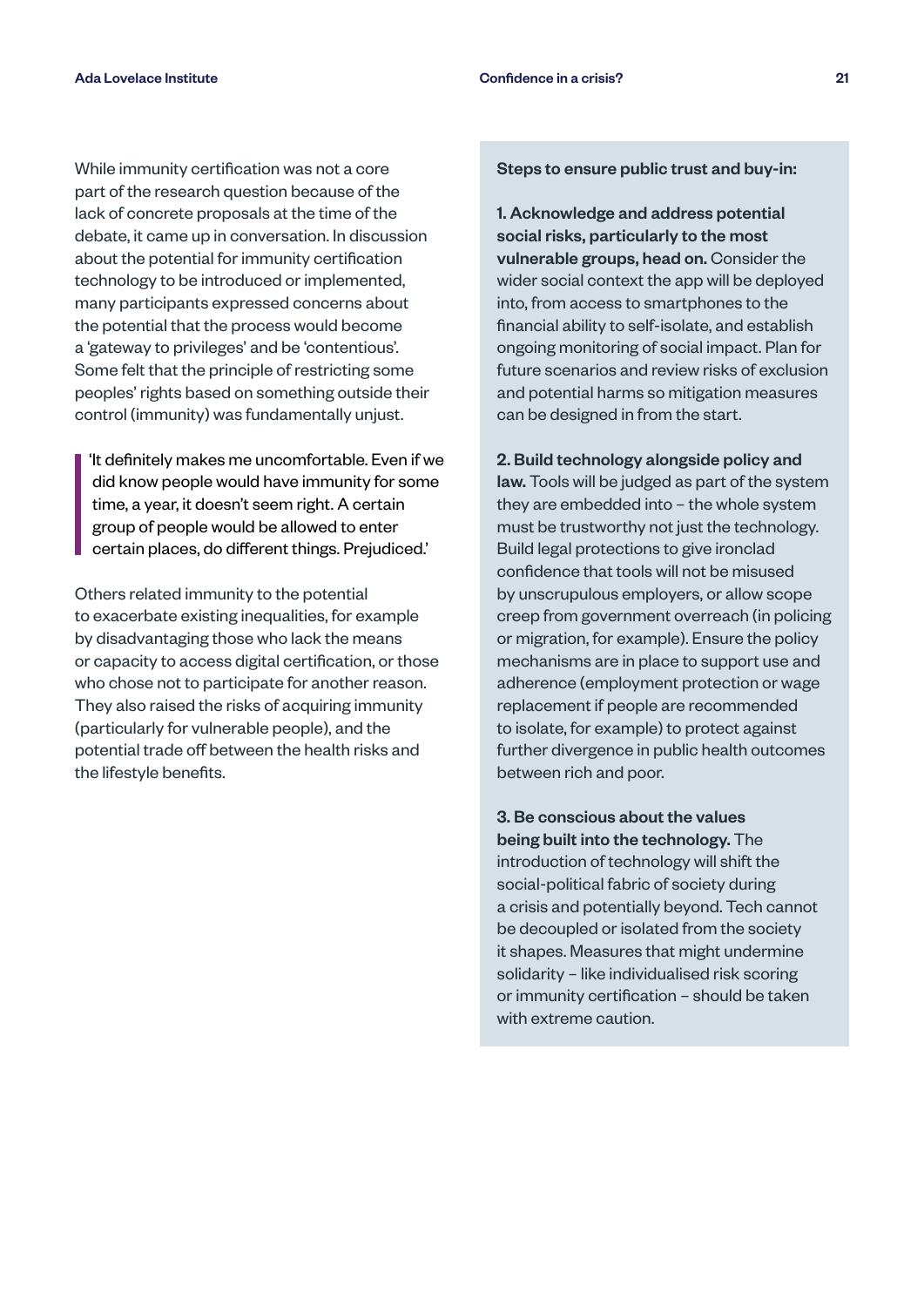### Conclusion: the value of citizen science

Throughout the COVID-19 crisis the Government has committed to the importance of scientific guidance. We welcome the prominence of science and evidence, however even where there is agreement among experts, the science or technology alone cannot determine the best strategy or decide which risks to take. These remain political choices. During times of crisis, public involvement is more important than ever: the effectiveness, and perceived legitimacy, of any response or intervention will depend upon public confidence and trust.

#### The Government cannot hope to maintain trust without taking account of the widely different perspectives that the population has about these moral and ethical considerations Simon Burall, Involve

Reflecting on the values, ideas, and considerations that the participants involved in this debate developed during three short weeks, the public has a high capacity for interrogating the complexity of any COVID-19 response and associated technology. The debate demonstrated that if you give groups of people time to talk to experts on an equal footing, they respond with very nuanced and contextualised opinions. The views participants shared weren't just about technology, but were also about the social, behavioural and governance systems they are embedded in.

Initially, participants struggled with the uncertainty of the subject matter. They found it difficult to say what they thought when there was so little concrete information about the virus or potential solutions.

As the deliberation got underway, however, they began to see this uncertainty as a key part of their views. Participants understood that the challenge of COVID-19 recovery is larger than its component parts, that it's difficult to consider those parts in isolation, and that the relationship between those parts can be just as important as the parts themselves. For example, people didn't feel they could judge the suitability of the contact tracing app without knowing about the testing system. Similarly, they recognised that considering the equality implications of the app meant considering the wider equality implications of COVID-19.

This wasn't a case of whataboutism – where people refuse to engage with a topic by pointing out problems – but rather a desire for a systemsbased approach that embraced the complexity and uncertainty of the situation.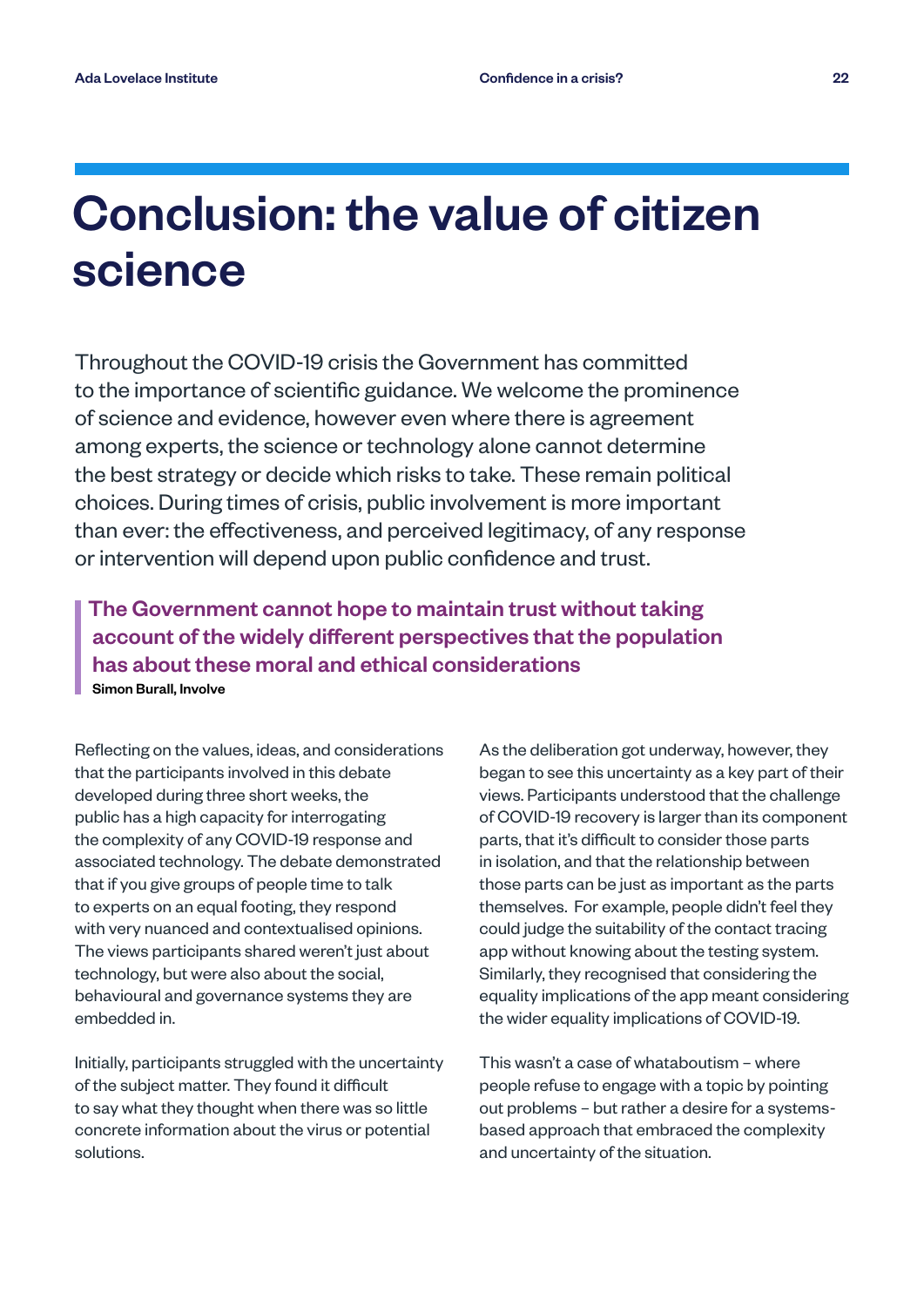By the end of the process, participants were very aware of the unequal health and economic impacts of the virus and wanted any strategy to ensure that such inequalities would be addressed, rather than worsened, as part of the recovery process. They had shared their experiences and came to respect each others' perspectives. Importantly they wanted the Government to do the same.

Ultimately, an important question participants felt needed to be answered, in order to develop an effective approach to COVID-19 technology was: How do we create a sense of solidarity and unity in the nation again?

If the aim in deploying technological systems like the COVID-19 contact tracing app is well-founded public decision-making, then we need to consider the concerns of a diverse public with diverse experiences alongside the science. While there was robust discussion and differences of opinion, collectively the participants provided answers that, had they been considered earlier, would have helped avoid a public confidence crisis.

As a recent Ada Lovelace Institute report, *No Green Lights, No Red Lines*13 demonstrates, apps will be judged as part of the social and political system they are embedded into. For public confidence and legitimacy to be created, the whole system must be trustworthy, not just the data or the technology in isolation.

The Ada Lovelace Institute, Traverse, Involve and Bang the Table encourage the UK Government to heed the wisdom of the public. During the next stages of the development of a contact tracing app, the perspectives and recommendations outlined in this report are vital to ensuring public trust and buy-in, and the ultimate successful deployment of any COVID-19 related technology.

<sup>13</sup> Ada Lovelace Institute (2020) *No Green Lights, No Red Lines: Public perspectives on COVID-19 technologies.* July 2020. Available at: https://www.adalovelaceinstitute.org/our-work/covid-19/covid-19-report-no-green-lights-no-red-lines/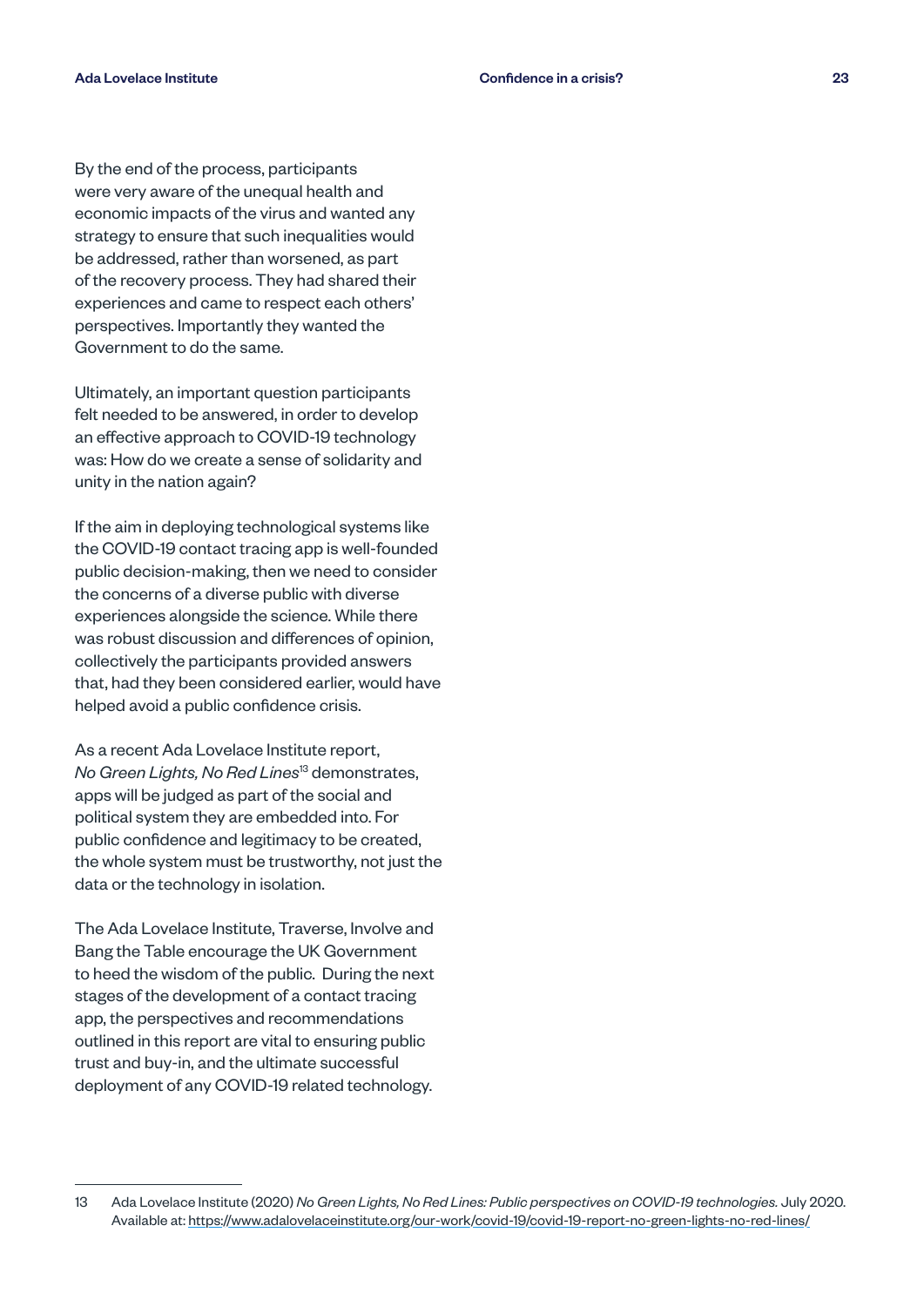### Acknowledgements

This report, and the research behind it, is based on a collaboration between the Ada Lovelace Institute and Traverse, with input and support from Involve and Bang the Table.

We are very grateful to the citizens who contributed their time and efforts over one of the most difficult periods of their lives (during lockdown in the UK amid the COVID-19 pandemic).

We would also like to thank the expert witnesses and advisers who contributed to this process with good humour, willingness to respond to requests at short notice, and great patience. Their contributions were invaluable to the citizens and to the process overall.

These are:

- Natalie Banner, Understanding Patient Data
- Simon Burall, Involve
- Michael Parker, University of Oxford Big Data Institute
- Renate Samson, Open Data Institute
- Peter Wells, consultant on privacy and data ethics

The Ada Lovelace Institute is a research institute and deliberative body dedicated to ensuring that data and AI work for people and society. Our core belief is that the benefits of data and AI must be justly and equitably distributed, and must enhance individual and social wellbeing.

[adalovelaceinstitute.org](https://www.adalovelaceinstitute.org/) | [@AdaLovelaceInst](https://twitter.com/AdaLovelaceInst) | [hello@adalovelaceinstitute.org](mailto:hello%40adalovelaceinstitute.org?subject=)

Traverse is an employee owned social research organisation that works towards inclusive decision making. We provide research, engagement, evaluation and more to clients across the public sector, helping them to include a more diverse range of voices in their work, and to act on what they hear.

[www.traverse.ltd](http://www.traverse.ltd) | [@traversepeople](https://twitter.com/traversepeople) | [info@](mailto:info%40traverse.ltd?subject=) [traverse.ltd](mailto:info%40traverse.ltd?subject=)

Involve is an independent public participation organisation with a mission to put people at the heart of decision-making, through open, participatory, and deliberative interactions.

[Involve.org.uk](http://Involve.org.uk) | [@involveUK](https://twitter.com/involveUK) | [info@involve.org.uk](mailto:info%40involve.org.uk?subject=)

Bang the Table was founded because, no matter how well-designed the offline consultation process, inevitably it only reaches a small segment of a community. Their mission is to enable public participation in democracy by forging constructive relationships between communities and the institutions of government.

[Bangthetable.com](http://Bangthetable.com) | [@BangtheTable](https://twitter.com/BangtheTable)